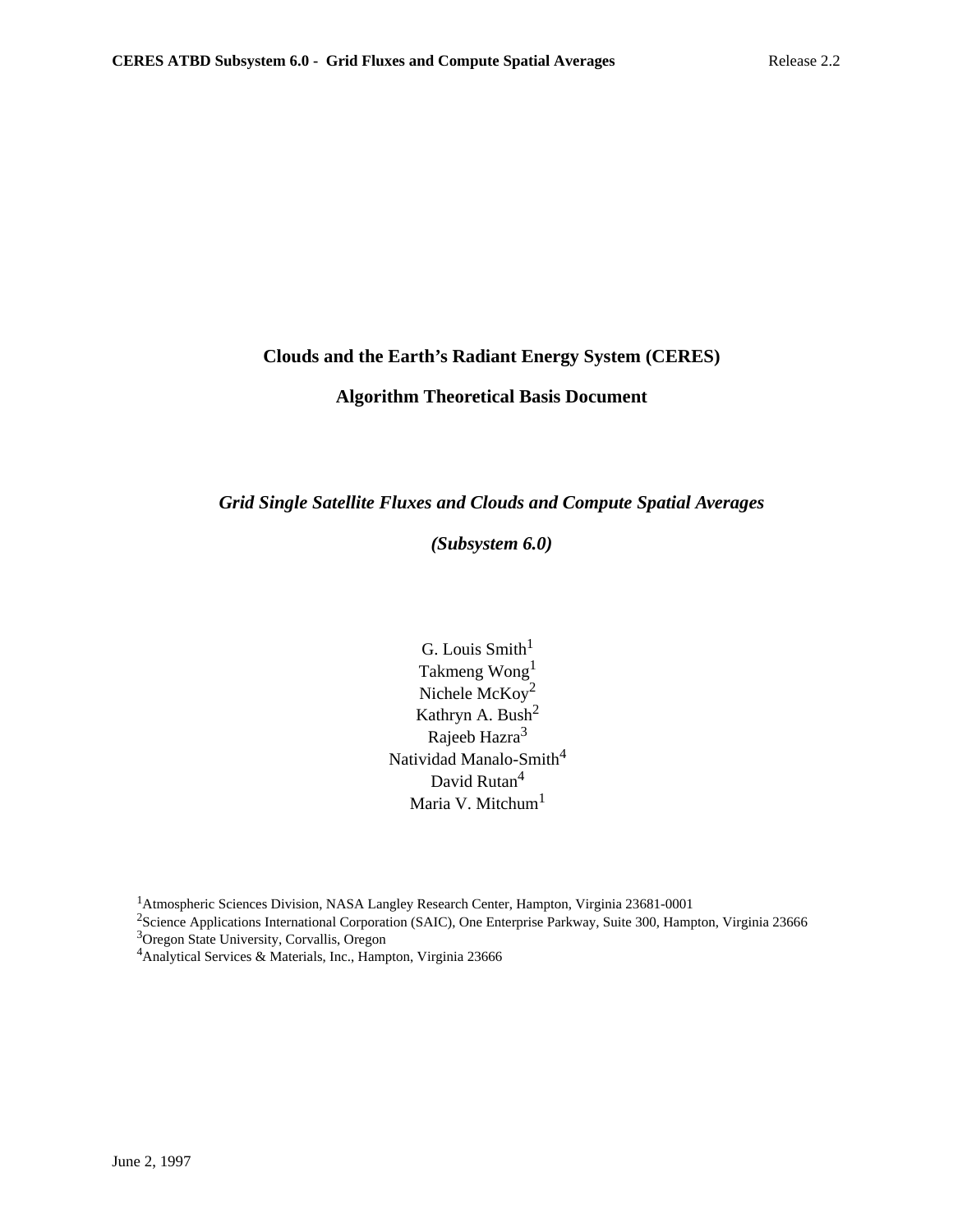

## **CERES Top Level Data Flow Diagram**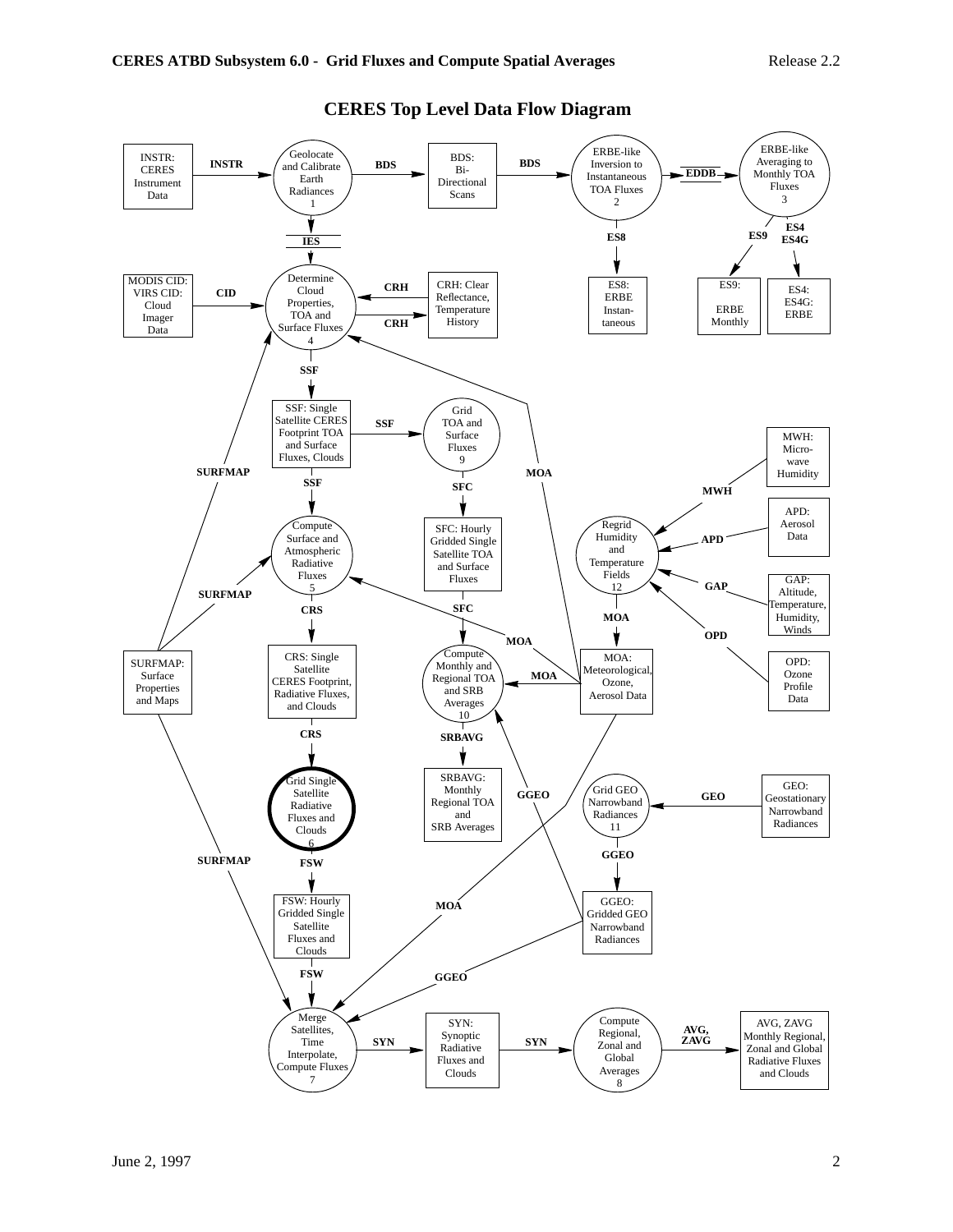#### **Abstract**

*This subsystem, Grid Single Satellite Fluxes and Clouds and Compute Spatial Averages, provides the transformation from instrumentreferenced data to Earth-referenced data. In this subsystem, a CERES footprint is assigned to the appropriate region of a 1*° *equal-angle grid. Fluxes and cloud properties are spatially averaged over each region on an hourly basis. After passing through this subsystem, the CERES data lose their traceability to specific CERES measurements.*

*Subsystem 6.0 uses the CRS archival product for input (see Appendix A). The subsystem outputs the FSW archival data product, which includes radiative fluxes at TOA, surface and atmospheric levels for clear sky and total sky conditions, cloud overlap conditions, cloud category properties, column-averaged cloud properties, angular model scene classes, surface-only data, and adjustment parameters (see Appendix B).*

*The gridding and spatial averaging subsystem performs two major functions. The first is to assign CERES footprints to the proper gridded regions. This assignment is based on the colatitude and longitude of the CERES footprint field of view at the top of the atmosphere. The second major process is to perform spatial averaging of the various radiative fluxes and cloud properties over each region for the time of observation.*

### **6.0. Grid Single Satellite Fluxes and Clouds and Compute Spatial Averages**

#### **6.1. Introduction**

In order to make the CERES data more useful to researchers, the measured fields are presented in an Earth-based coordinate system. A equal angle grid is defined consisting of regions that are 1° in latitude and 1° in longitude. Average values of the different parameters are computed over each region at the time of observation. Only CERES data obtained when the instrument is operating in the cross-track scan mode will be used in computing regional averages.

Means of basic physical quantities in a region are computed as arithmetic averages of the quantities in those CERES footprints whose centers are within the region. It is also necessary to compute regional values for other quantities which have been computed for individual CERES footprints, such as variances and probability distributions.

The CERES footprints are 25-km in diameter near nadir, so that there are more footprints on the boundary of a region than inside the region. Moreover, as CERES scans away from nadir, the footprints grow such that they are not small compared to the size of the region, and the distance between footprints in the scan direction increases. If the footprints are large compared to the region, as illustrated in figure 1, overlap of the footprints with each other and with the boundaries of the region complicates the problem of computing regional averages. The selection of particular footprints to use at the boundaries of the region and the correlation of values of overlapping footprints needs to be considered. Because of these problems, improved techniques for computing regional averages have been developed (Hazra et al., 1992, 1993). At present, error studies are underway to define the degree of improvement which these methods provide.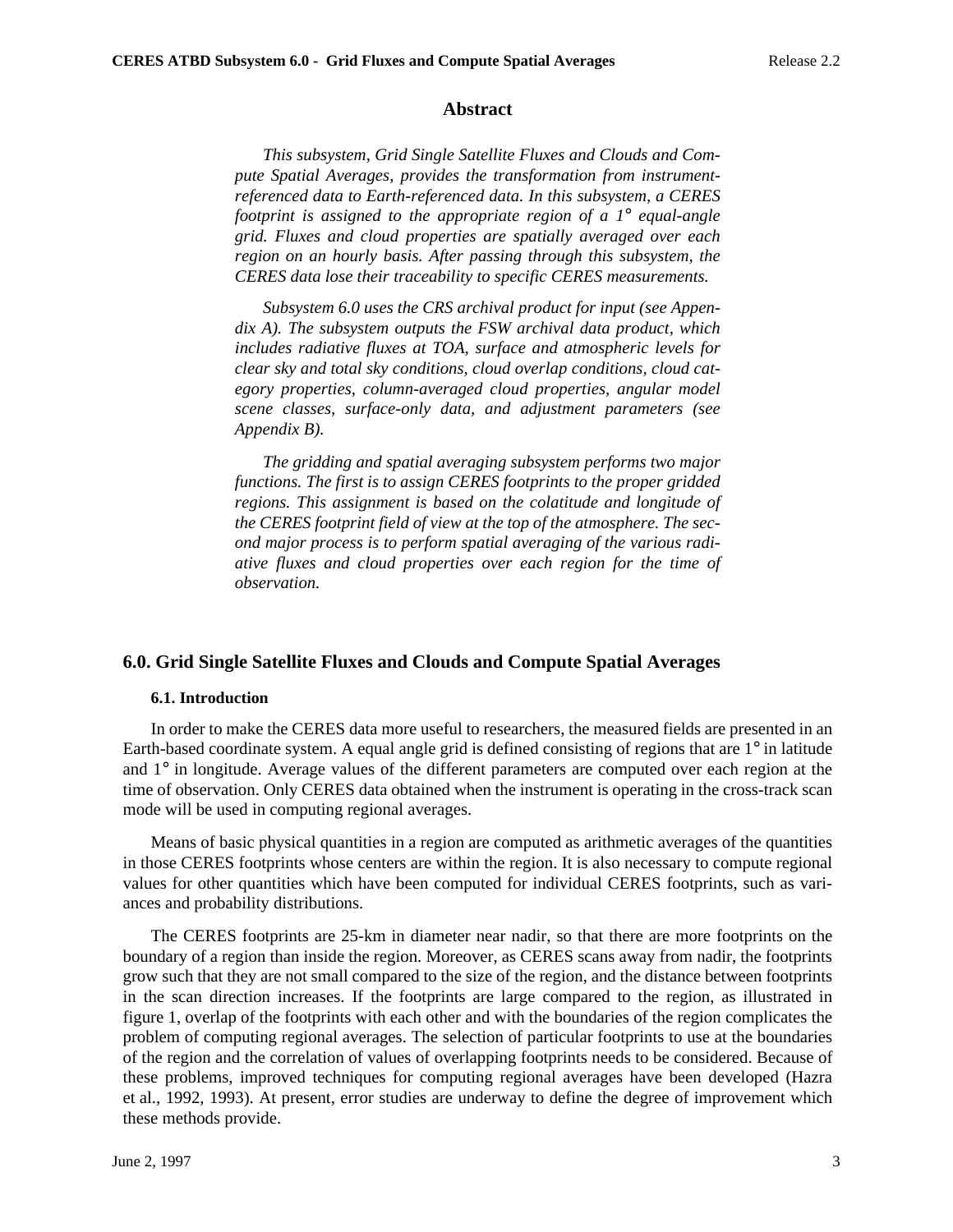### **6.2. Algorithm Description**

Two basic functions are performed in the 6.0 and 9.0 subsystems. The first is the gridding function, in which individual CERES footprints are assigned to the appropriate region or grid box. The second is the averaging function, in which spatial averages of time and geometry data, radiative flux data, cloud overlap conditions, cloud category properties, column-averaged cloud properties, and angular model scene classes are computed. The data flow diagram (see figure 2 in CERES Overview) illustrates these functions. The algorithms used to perform these functions are described below.

### *6.2.1. Gridding Algorithm*

The grid system is an equal area grid of 1° quasi-squares in latitudinal rings or zones. Each 1° square is known as a region. There are 180 zones, which are numbered consecutively starting with 1 at the north pole. The regions in each zone are numbered consecutively starting at the 180° longitude, and progressing eastward. The number of the first region of the *M*th latitude zone will be NZONE(*M*). The *M*th zone will contain NZONE( $M + 1$ ) – NZONE( $M$ ) regions. The regions in zone  $M$  will be DLONG(M) degrees wide. DLONG and NZONE arrays will define the grid system. The width of each region in a zone is

$$
DLONG(M) = 360/(NZONE(M+1) - NZONE(M))
$$
\n(6-1)

The position COLAT and ALONG for each CERES footprint is computed by Subsystem 1 based on the optical axis position displaced by an angle due to the time response of the detector and electronic filter. The region number is then computed by making distinctions between the colatitude and longitude. First we count the number of zones from the south pole to the point, so that the zone number *M* is determined by:

$$
M = 180 - INT(180 - COLAT)
$$
 (1-2)

Next we count the number of regions from the 180° longitude to the point and add the number of the first region of the zone. The region number NREGION for a CERES footprint is computed as:

$$
NREGION = NZONE(M) + INT(ALONG/DLONG(M))
$$
\n(1-3)

#### *6.2.2. Spatial Averaging Algorithms*

#### *6.2.2.1. Time and geometry data*

Instead of spatially averaging time and location data over a region, time and location data are determined using the concept of a "key" footprint. The time of interest is the "over-flight" time, which is taken as the time corresponding to the "key" footprint assigned to a region. The determination of the key footprint depends upon the scan mode in operation when the CERES data were obtained. During cross-track operation, the region is scanned in an orderly manner. The set of all footprints in region NREGION is denoted as S(NREGION). The KEY footprint is that footprint whose axis is closest to the centroid of the region. The centroid of the region is calculated using an isosceles trapezoid approximation. Given the centroid of the region, the KEY footprint is determined by finding the footprint in S(NREGION) for which

$$
(ALAT - ALATCNR)**2 + ((ALONG - ALONGCT)*sin(COLAT))**2
$$
\n
$$
(1-4)
$$

is a minimum, where ALAT and ALONG are the colatitude and longitude of a footprint, ALATCNR and ALONGCT are the latitude and longitude of the centroid of the region, and COLAT is the colatitude of the footprint.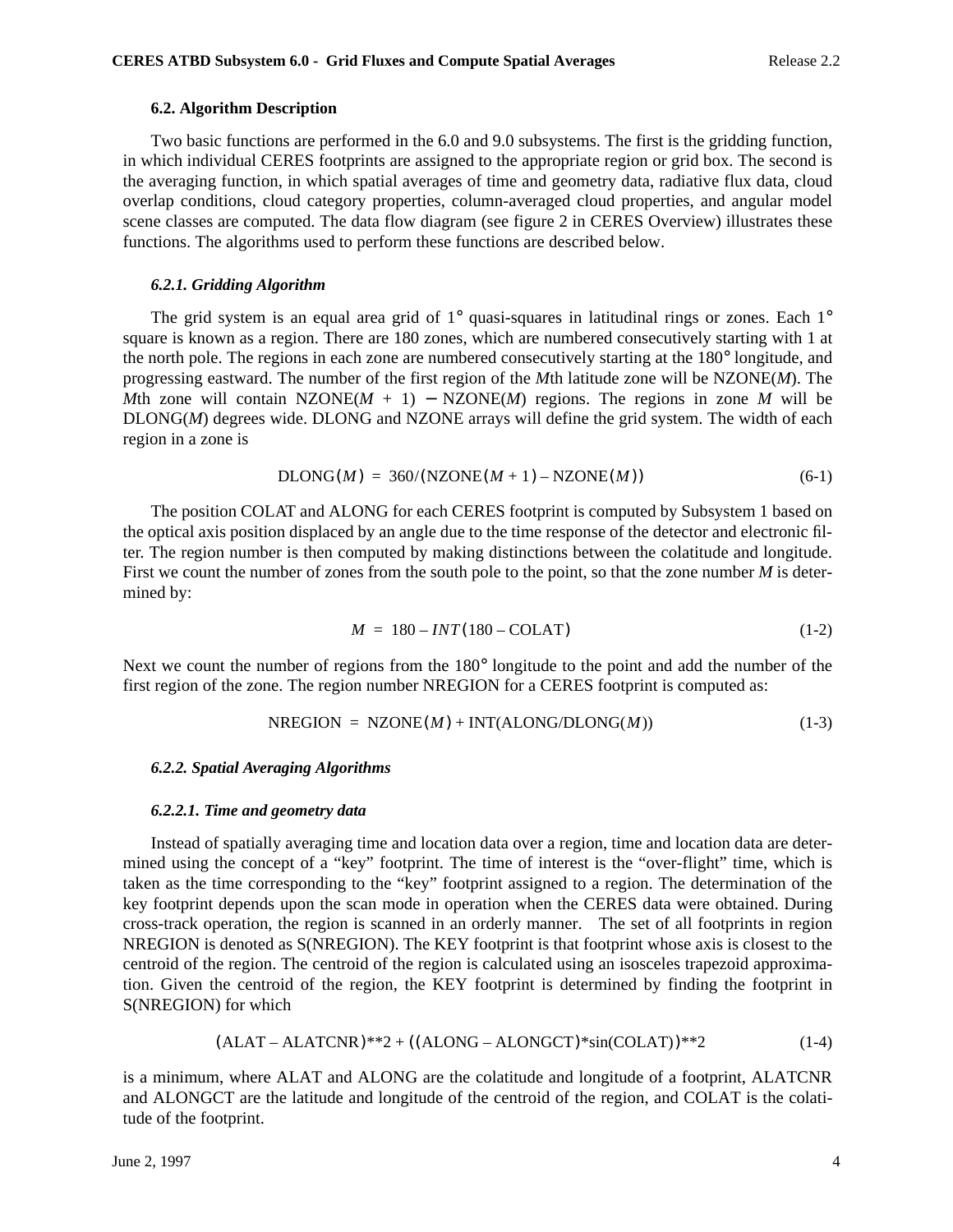The KEY footprints are used to identify the Julian date and time, Sun longitude and colatitude, solar zenith angle, spacecraft viewing zenith angle, spacecraft viewing azimuth angle, spacecraft relative azimuth viewing angle, and insolation for each region.

#### *6.2.2.2. Spatial averaging algorithm*

**6.2.2.2.1 Means.** The regional average of a quantity x is computed from its measurements  $x_i$  as

$$
x_{\text{mean}} = \left(\sum_{i \in S} x_i\right) / N_S
$$

where  $N<sub>S</sub>$  is the number of footprints included in the set *S* for which the average is being computed. This technique was used for ERBE and for many other satellite processing systems. Given one or more observations in a region, one can compute a regional average with no difficulty. Without such measurements, one does not wish to attempt the computation. This algorithm will be applied to fluxes at the top of the atmosphere, surface and at intermediate layers in the atmosphere.

For averaging microphysical properties of clouds, it is necessary to account for the amount of clouds for which a number applies, e.g. in computing the average optical depth for clouds over a region, the average applies only to that part of the region which has clouds. A region may contain no clouds, one cloud or many clouds. It follows that for regional averages of cloud microphysical properties, a weighting by the fraction  $f_i$  of cloud in the footprint is included:

$$
\tilde{x} = \frac{\sum_{i} f_i x}{\sum_{i} f_i}
$$

The direct/diffuse ratio *r* is computed for each CERES footprint for the downward shortwave flux at the surface. The regional average direct/diffuse ratio is computed on a flux-weighted basis, so that the regional average ratio applies to the regional average values of direct, diffuse and total downward shortwave flux. The equation for the regional average direct/diffuse ratio (see Appendix C.1) is:

$$
\tilde{r} = \left(\sum_{i} \frac{r_i F_i}{(1+r_i)}\right) / \left(\sum_{i} \frac{F_i}{(1+r_i)}\right)
$$

*6.2.2.2.2 Variances.* There are two cases of computing variances. For the first case, there will be one measurement of a quantity for each CERES footprint. The variance of this quantity over the region will be given by

$$
s^{2} = (N - 1)^{-1} \left[ \sum_{i=1}^{N} x_{i}^{2} - Nx_{\text{mean}}^{2} \right]
$$

For the second case, variances will be computed in Subsystem 4 for cloud microphysical properties from MODIS pixels over each CERES footprint weighted by the CERES point spread function as

$$
s^{2} = \frac{\sum_{i} w_{i}(x_{i} - \hat{x})^{2}}{\sum_{i} w_{i}}
$$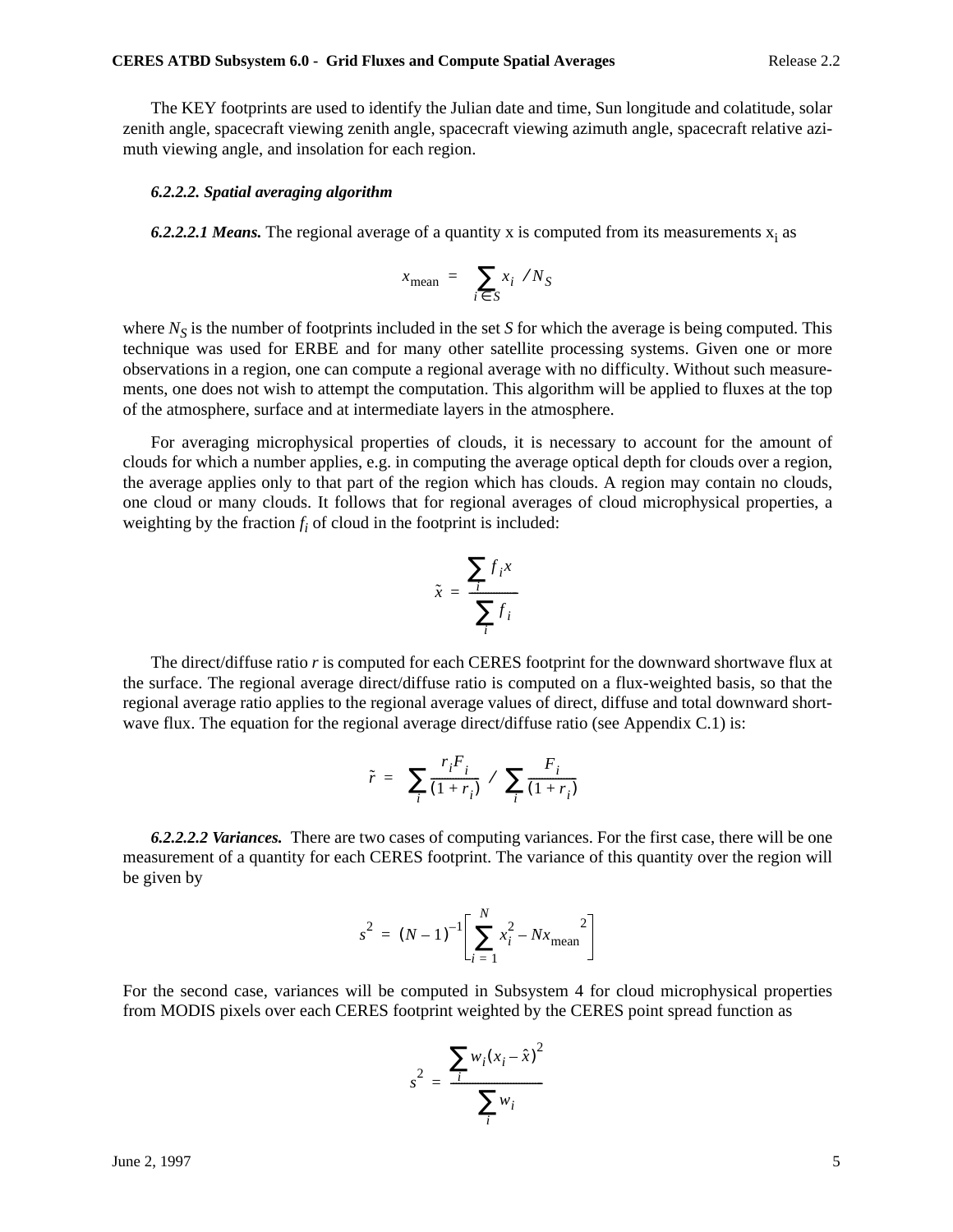It can be shown (see Appendix C.2) that  $s^2$  is related to the variance of the quantity  $σ^2$  by

$$
E[s^2] = \sigma^2 F(\alpha)
$$

The parenthetical expression of the right-hand side will be a function of the view zenith angle  $\alpha$ , which will vary slowly over a given region. Also, the number of MODIS pixels within a CERES footprint will be nearly the same for all footprints within a region. Thus, we can simply average the footprint variances to produce a regional average variance. Because the statistic thus computed is a function of view zenith angle  $\alpha$ , its values should not be compared across a satellite measurement swath except as a measure of the variation of the bracket term.

*6.2.2.2.3 Optical Depth and Infrared Emissivity Histograms.* For each CERES footprint, Subsystem 4 will form a histogram of visible optical depths during the day and infrared emissivities during the night. For compactness, these histograms will be defined in terms of arrays of optical depths and emissivities corresponding to percentiles. In the present subsystem it is necessary to reconstruct the histograms from the percentiles, and from them form regional mean histograms for each cloud height class.

A set of percentile values  $\{p_k\}$  is defined for  $k \in [1, 13]$ . For a given cloud altitude class the set of optical depths {*xki*} corresponding to these percentiles is computed by Subsystem 4 for each CERES footprint *i*. In order to spatially average the histograms over a region, we first reconstruct the histogram on a fine optical depth grid consisting of a set of points  $\{z_j\}$  for  $j \in [1, 50]$ . For optical depth computations, these points will not be evenly distributed. The reconstructed histograms  $\{p_{ij}\}\$ are then averaged over all footprints  $i$  within the region, weighted by the fractional cloud area  $f_i$ , to produce the regional mean histogram {*Pj* }:

$$
P_j = P(z_j) = \frac{\sum_i f_i p_i(z_j)}{\sum_i f_i}
$$

From these  $\{z_j, P_j\}$  pairs, the  $x_k$  values corresponding to the selected percentile values of the regional average optical depth can then be computed by interpolation. In producing this regional mean histogram, the optical depth grid  $\{z_j\}$  is accepted as sufficient so that there is no loss of accuracy due to interpolation errors. Thus, the grid will be somewhat smaller than the accuracy of the optical depth computation. The infrared emissivity histograms will be computed in the same manner. The interpolation points will differ between optical depth and infrared emissivity because the range of optical depths is [0, 50] and the range of infrared emissivity is [0, 1.].

#### **6.3. Procedural Considerations**

#### *6.3.1. Routine Operations Expectations*

The gridding and spatial averaging functions are performed on an hourly basis. The input CRS archival data product is an hourly product. The output FSW archival data product is a monthly product. Intermediate FSW-hour data products need to be stored in a data repository until an entire month of data is available to produce an FSW product to be passed on to the next processing subsystem. We expect that the logistics for this will be worked out cooperatively by the CERES Data Management Team, the CERES Science Team, and EOSDIS.

#### *6.3.2. Exception Handling Strategy: Missing Data, Invalid Data*

All invalid data are expected to have been eliminated from the input data products by the time FSW processing takes place. Routine limit checks will be made to make sure that data are within reasonable limits. Data that are outside these limits will be excluded from further processing, and a diagnostic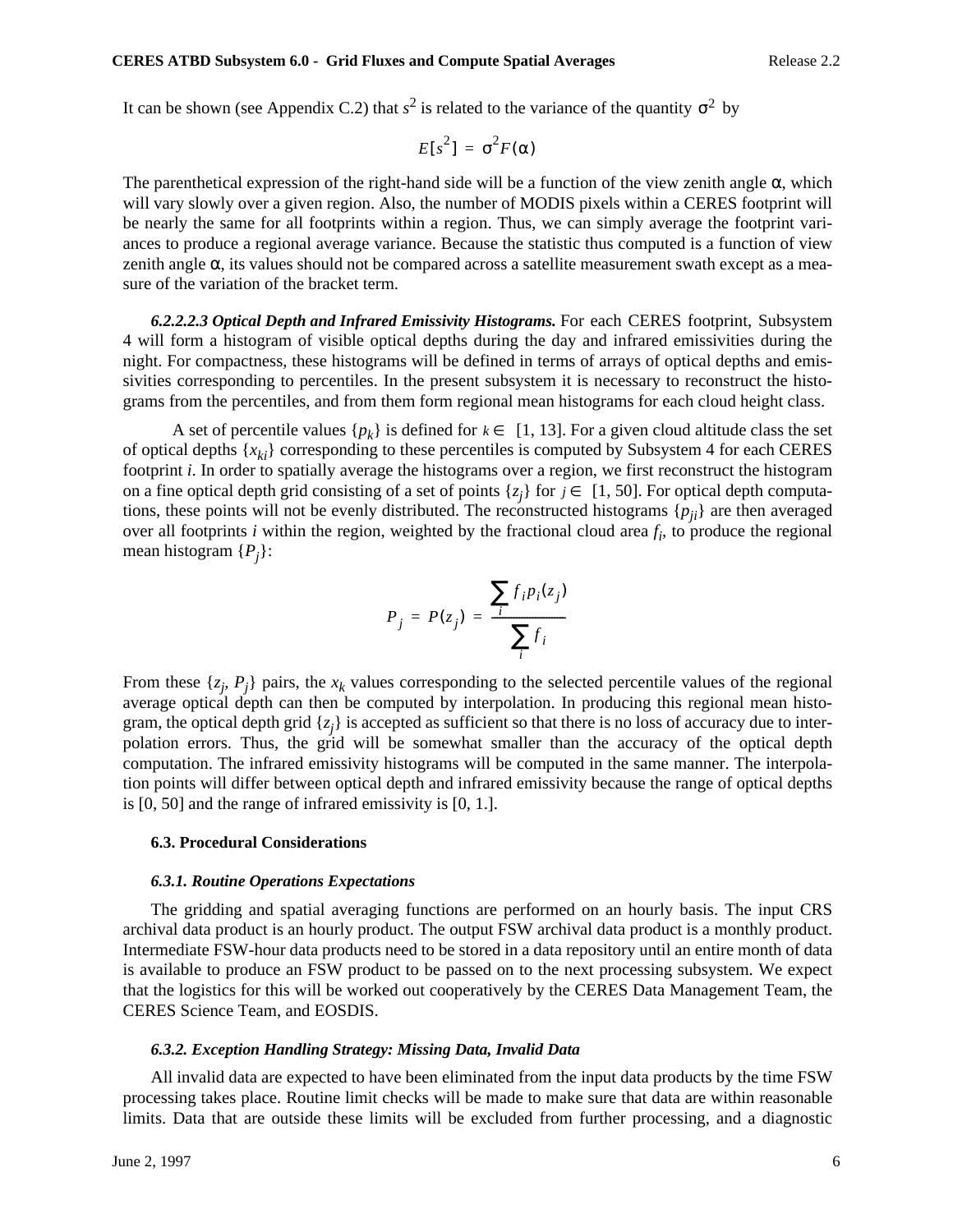report will be issued. These data will also be noted on the quality control (QC) reports generated by the subsystem.

### *6.3.3. Routine Diagnostics and Quality Control Expectations*

Routine diagnostics will include a quality control report for each hourly FSW-hour data product. These reports will include information such as:

- The number of input records processed and the number of output records written
- The number of regions into which data were placed
- The number of CERES footprints of data placed into each region
- Per region, the minimum, maximum, mean, and standard deviation of selected parameters
- Missing data

As the definition of the FSW data product matures, this list will be expanded.

#### *6.3.4. Storage Estimate*

We estimate the size of each FSW-hour zonal product to be 69.5MB (see Appendix B). As the definition of the FSW data product matures, this size estimate may change. There will be 24 FSW-hour data products per day, and 744 per month. This latter number is based on an average of 31 days per month. Thus, we anticipate a monthly size of 12.22GB. Since the next step in the CERES data processing system operates on a month of data, FSW will require at least 12.22GB of storage space.



Figure 1. Area coverage by scan modes showing cross-track scan.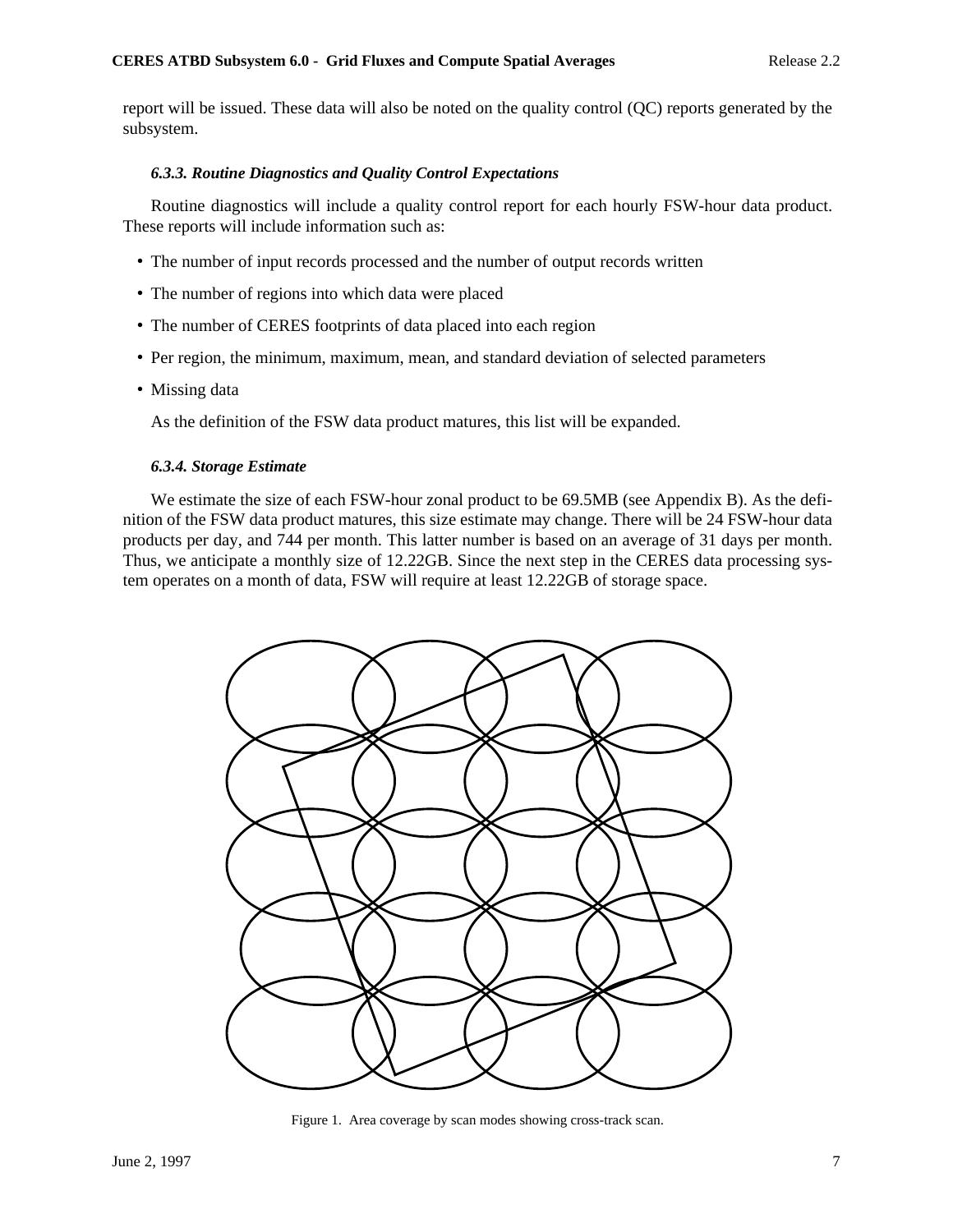# **Appendix A**

# **Input Data Products**

## **Grid Single Satellite Radiative Fluxes and Clouds (Subsystem 6.0)**

This appendix describes the data products which are produced by the algorithms in this subsystem. The table below summarizes these products, listing the CERES and EOSDIS product codes or abbreviations, a short product name, the product type, the production frequency, and volume estimates for each individual product as well as a complete data month of production. The product types are defined as follows:

| Archival products: | Assumed to be permanently stored by EOSDIS  |
|--------------------|---------------------------------------------|
| Internal products: | Temporary storage by EOSDIS (days to years) |

The following pages describe each product. An introductory page provides an overall description of the product and specifies the temporal and spatial coverage. The table which follows the introductory page briefly describes every parameter which is contained in the product. Each product may be thought of as metadata followed by data records. The metadata (or header data) is not welldefined yet and is included mainly as a placeholder. The description of parameters which are present in each data record includes parameter number (a unique number for each distinct parameter), units, dynamic range, the number of elements per record, an estimate of the number of bits required to represent each parameter, and an element number (a unique number for each instance of every parameter). A summary at the bottom of each table shows the current estimated sizes for metadata, each data record, and the total data product. A more detailed description of each data product will be contained in a User's Guide to be published before the first CERES launch.

| Product Code |               | Name                       | Type     | Frequency | Size, MB | Monthly  |
|--------------|---------------|----------------------------|----------|-----------|----------|----------|
| <b>CERES</b> | <b>EOSDIS</b> |                            |          |           |          | Size, MB |
| <b>CRS</b>   | CER04         | Clouds and Radiative Swath | Archival | l/Hour    | 341.32   | 253944   |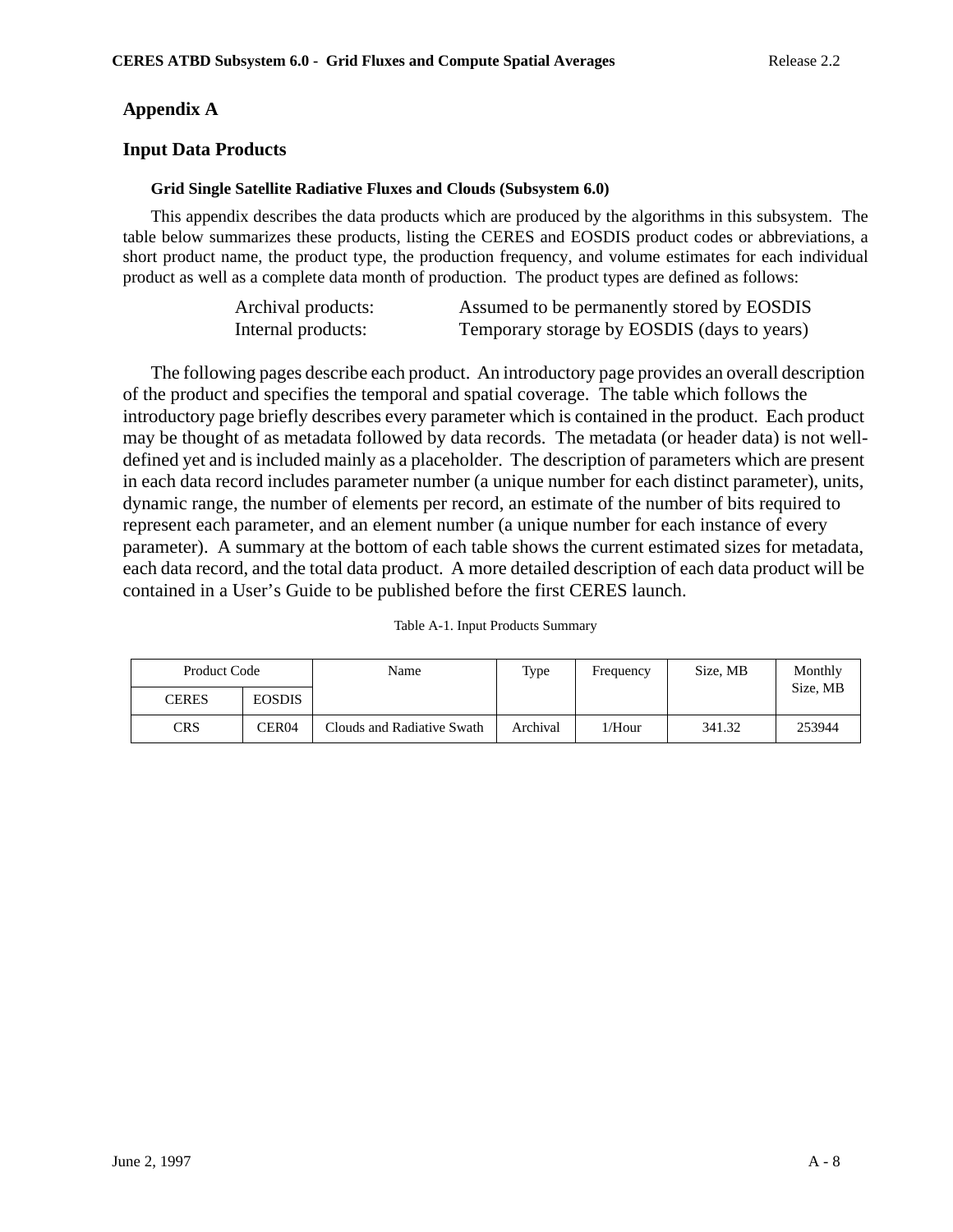# **Clouds and Radiative Swath (CRS**)

EOSDIS Product Code: CER04

The CERES archival product Clouds and Radiative Swath (CRS) is produced by the CERES Instantaneous Surface and Atmospheric Radiation Budget (SARB) Subsystem 5. Each CRS file contains longwave and shortwave radiative fluxes for the surface, internal atmosphere and TOA for each CERES field-of-view (FOV). The CRS contains data for an one-hour satellite swath (8-12 percent of the Earth) from one satellite. In addition to being an archival product, the CRS is used by the CERES subsystem Grid Single Satellite Radiative Fluxes and Clouds.

For each CERES FOV, the CRS contains:

- CERES FOV geometry, time, and scene data
- CERES FOV satellite altitude radiance data
- CERES FOV estimated TOA flux data
- CERES FOV surface flux data
- CERES FOV total-sky area data
- CERES FOV clear-sky area data
- Cloud category properties for two of four cloud height categories (low (L), lower middle (LM), upper middle (UM), and high (H)) over the CERES FOV
- Overlap data for four of eleven cloud overlap conditions (clear, L, LM, UM, H, H/UM, H/LM, H/L, UM/ LM, UM/L, LM/L) over the CERES FOV
- CERES FOV surface radiative parameters
- Atmospheric flux profiles for both clear-sky and total-sky at the surface, 500hPa, the tropopause, and the TOA over the CERES FOV
- Flux adjustments (tuned-untuned) for clear-sky and total-sky at the surface and TOA over the CERES FOV
- Adjustment parameters for clear-sky (note that these are calculated for both clear-sky and total-sky FOV)
- Adjustment parameters for the two cloud categories over the CERES FOV

| Level: 2                 | Portion of Globe Covered     |  |  |
|--------------------------|------------------------------|--|--|
| <b>Type:</b> Archival    | <b>File:</b> Satellite Swath |  |  |
| <b>Frequency:</b> 1/Hour | <b>Record: 1 CERES FOV</b>   |  |  |

| Time Interval Covered        | Portion of Atmosphere Covered |  |  |
|------------------------------|-------------------------------|--|--|
| <b>File:</b> 1 Hour          | <b>File:</b> Surface to TOA   |  |  |
| <b>Record:</b> Instantaneous |                               |  |  |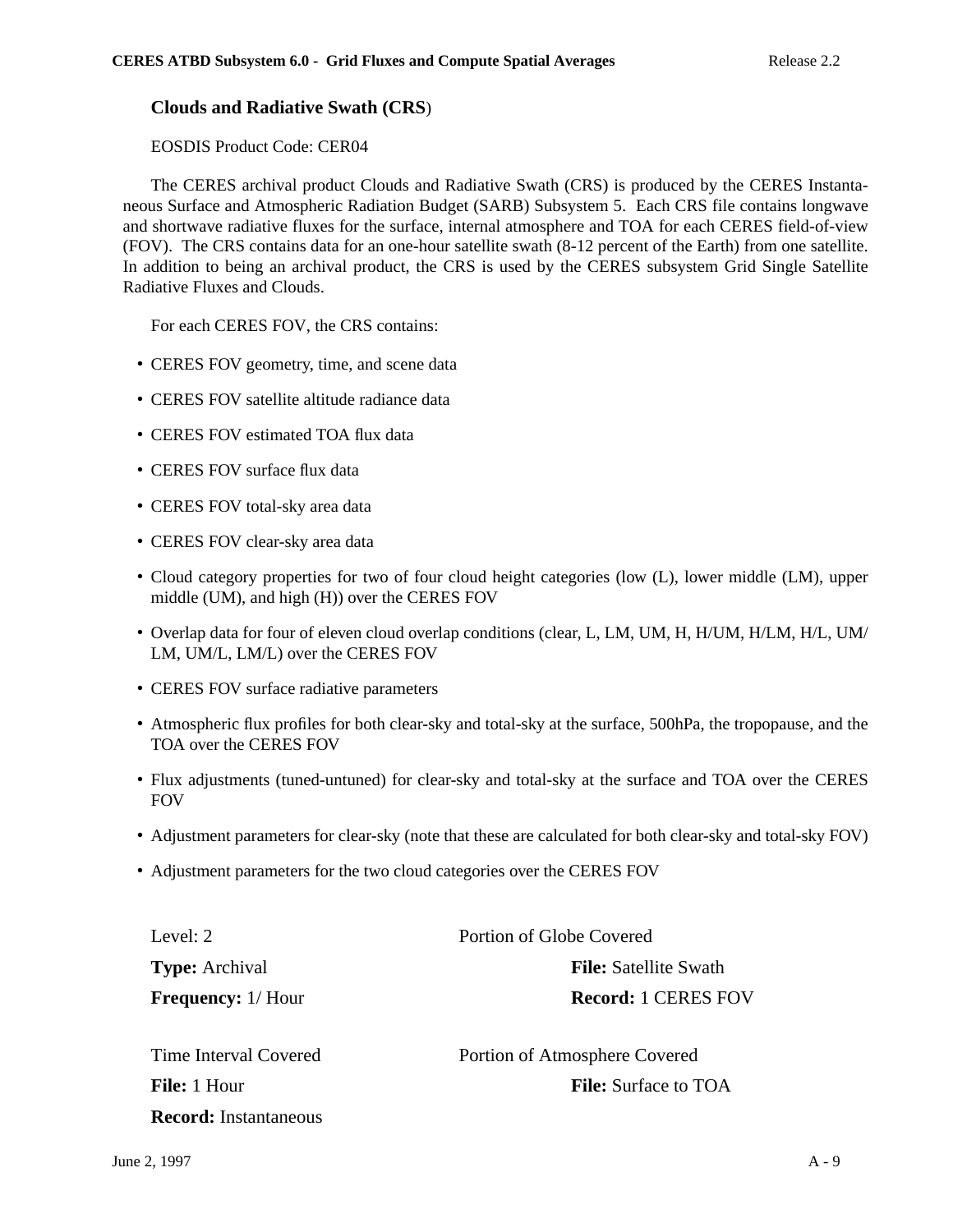# Table A-2. Clouds and Radiative Swath (CRS)

| <b>Description</b>                                                                       | Parameter     | Units                       | Range                           | Elements/                    | Bits/      | Product |
|------------------------------------------------------------------------------------------|---------------|-----------------------------|---------------------------------|------------------------------|------------|---------|
|                                                                                          | <b>Number</b> |                             |                                 | Record                       | Elem       | Code    |
| <b>CRS Header</b>                                                                        |               |                             |                                 |                              |            |         |
| Day and time at hour start                                                               |               | N/A                         | <b>ASCII string</b>             | 1                            | 216        | Α       |
| Character name of satellite                                                              |               | N/A                         | <b>ASCII string</b>             | $\mathbf{1}$                 | 64         | Α       |
| Character name of CERES instrument                                                       |               | N/A                         | <b>ASCII string</b>             | 1                            | 32         | Α       |
| Character name of high resolution imager instrument                                      |               | N/A                         | <b>ASCII string</b>             | $\mathbf{1}$                 | 64         | Α       |
| Number of imager channels used                                                           |               | N/A                         | 1.20                            | $\mathbf{1}$                 | 16         | Α       |
| Central wavelengths of imager channels                                                   |               | μm                          | $0.4-.15.0$                     | 20                           | 32         | Α       |
| Earth-Sun distance                                                                       |               | AU                          | .981.02                         | 1                            | 32         | Α       |
| Day and time IES processed (SS 1.0)                                                      |               | N/A                         | <b>ASCII string</b>             | $\mathbf{1}$                 | 152        | $\vee$  |
| Day and time Imager Cloud Properties processed (SS 4.1-4.3)                              |               | N/A                         | <b>ASCII string</b>             | 1                            | 152        | $\vee$  |
| Day and time Convolution of Imager with CERES processed (SS 4.4)                         |               | N/A<br>N/A                  | <b>ASCII string</b>             | 1<br>1                       | 152<br>152 | V       |
| Day and time TOA and Surface Estimation processed (SS 4.5 - 4.6)                         |               | N/A                         | <b>ASCII string</b><br>0.245275 | $\mathbf{1}$                 | 32         | Α<br>Α  |
| Number of footprints in CRS product                                                      |               |                             |                                 |                              |            |         |
| <b>CERES FOV Geometry, Time, and Scene</b>                                               |               |                             |                                 |                              |            |         |
| Time of observation                                                                      | 1             | day                         | $-0.011.01$                     | 1                            | 64         | Α       |
| Radius of satellite from center of Earth at observation                                  | 2             | km                          | 6000  8000                      | 1                            | 64         | Α       |
| Colatitude of satellite at observation                                                   | 3             | deg                         | 0.180                           | $\mathbf{1}$                 | 32         | Α       |
| Longitude of satellite at observation                                                    | 4             | deg                         | 0.360                           | 1                            | 32         | Α       |
| Colatitude of Sun at observation                                                         | 5             | deg                         | 0.180                           | $\mathbf{1}$                 | 32         | Α       |
| Longitude of Sun at observation                                                          | 6             | deg                         | 0.360                           | $\mathbf{1}$                 | 32         | Α       |
| Colatitude of CERES FOV at TOA                                                           | 7             | deg                         | 0.180                           | 1                            | 32         | Α       |
| Longitude of CERES FOV at TOA                                                            | 8             | deg                         | 0.360                           | 1                            | 32         | Α       |
| Colatitude of CERES FOV at surface                                                       | 9             | deg                         | 0.180                           | $\mathbf{1}$                 | 32         | Α       |
| Longitude of CERES FOV at surface                                                        | 10<br>11      | deg<br>N/A                  | 0.360<br>1.660                  | $\mathbf{1}$<br>1            | 32<br>16   | Α<br>Α  |
| Scan sample number<br>Packet number                                                      | 12            | N/A                         | 0.32767                         | $\mathbf{1}$                 | 16         | Α       |
| Cone angle of CERES FOV at satellite                                                     | 13            | deg                         | 0.90                            | 1                            | 32         | Α       |
| Clock angle of CERES FOV at satellite wrt inertial velocity                              | 14            | deg                         | 0.360                           | 1                            | 32         | Α       |
| Rate of change of cone angle                                                             | 15            | $deg sec-1$                 | $-100.100$                      | 1                            | 32         | Α       |
| Rate of change of clock angle                                                            | 16            | $deg sec^{-1}$              | $-10.10$                        | 1                            | 32         | Α       |
| Along-track angle of CERES FOV at TOA                                                    | 17            | deg                         | 0.360                           | $\mathbf{1}$                 | 32         | Α       |
| Cross-track angle of CERES FOV at TOA                                                    | 18            | deg                         | $-90.90$                        | 1                            | 32         | Α       |
| X component of satellite inertial velocity vector                                        | 19            | km sec <sup>-1</sup>        | $-10.10$                        | 1                            | 64         | Α       |
| Y component of satellite inertial velocity vector                                        | 20            | $km \sec^{-1}$              | $-1010$                         | 1                            | 64         | Α       |
| Z component of satellite inertial velocity vector                                        | 21            | $km \sec^{-1}$              | $-1010$                         | $\mathbf{1}$                 | 64         | Α       |
| CERES viewing zenith angle at TOA                                                        | 22            | deg                         | 0.90                            | $\mathbf{1}$                 | 32         | Α       |
| CERES solar zenith angle at TOA                                                          | 23            | deg                         | 0.180                           | 1                            | 32         | Α       |
| CERES relative azimuth angle at TOA                                                      | 24            | deg                         | 0.360                           | $\mathbf{1}$                 | 32         | Α       |
| CERES viewing azimuth angle at TOA wrt North                                             | 25            | deg                         | 0.360                           | 1                            | 32         | V       |
| Surface altitude above sea level                                                         | 26            | m                           | $-100010000$                    | 1                            | 32         | Α       |
| Surface type index                                                                       | 27            | N/A                         | 1.20                            | 8                            | 16         | Α       |
| Surface type percent coverage                                                            | 28            | N/A                         | 0.100                           | 8                            | 16         | Α       |
| CERES SW ADM type for inversion process                                                  | 29            | N/A                         | 0.200                           | $\mathbf{1}$                 | 16         | Α       |
| CERES LW ADM type for inversion process                                                  | 30<br>31      | N/A<br>N/A                  | 0.600<br>0.600                  | $\mathbf{1}$<br>$\mathbf{1}$ | 16<br>16   | Α<br>Α  |
| CERES WN ADM type for inversion process                                                  |               |                             |                                 |                              |            |         |
| <b>CERES FOV Satellite Altitude Radiance Data</b>                                        |               |                             |                                 |                              |            |         |
| CERES TOT filtered radiance, satellite altitude, upwards                                 | 32            | W $m^{-2}$ sr <sup>-1</sup> | 0.700                           | 1                            | 32         | ı       |
| CERES SW filtered radiance, satellite altitude, upwards                                  | 33            | $W m-2 sr-1$                | $-10.510$                       | $\mathbf{1}$                 | 32         | ı       |
| CERES WN filtered radiance, satellite altitude, upwards                                  | 34            | W $m^{-2}$ sr <sup>-1</sup> | 0.50                            | $\mathbf{1}$                 | 32         | T       |
| <b>IES quality flags</b>                                                                 | 35            | N/A                         | see table TBD                   | 1                            | 32         | Α       |
| CERES SW unfiltered radiance, satellite altitude, upwards                                | 36            | W $m^{-2}$ sr <sup>-1</sup> | $-10.510$                       | 1                            | 32         | Α       |
| CERES LW unfiltered radiance, satellite altitude, upwards                                | 37            | $W m^{-2}$ sr <sup>-1</sup> | 0.200                           | 1                            | 32         | Α       |
| CERES WN unfiltered radiance, satellite altitude, upwards                                | 38            | W $m^{-2}$ sr <sup>-1</sup> | 0.50                            | $\mathbf{1}$                 | 32         | Α       |
| <b>CERES FOV Estimated TOA Flux Data</b>                                                 |               |                             |                                 |                              |            |         |
| CERES SW flux, TOA, upwards                                                              | 39            | $W m-2$                     | 0.1400                          | 1                            | 32         | Α       |
| CERES LW flux, TOA, upwards                                                              | 40            | $W m-2$                     | 0.500                           | 1                            | 32         | Α       |
| CERES WN flux, TOA, upwards                                                              | 41            | $W m-2$                     | 0.1400                          | $\mathbf{1}$                 | 32         | Α       |
|                                                                                          |               |                             |                                 |                              |            |         |
| <b>CERES FOV Surface Flux Data</b>                                                       |               | $W m-2$                     | 0.1400                          |                              |            |         |
| CERES SW flux, surface, downwards, Model A<br>CERES LW flux, surface, downwards, Model A | 42<br>43      | $W m-2$                     | 0.700                           | 1<br>$\mathbf{1}$            | 32<br>32   | Α<br>Α  |
|                                                                                          |               |                             |                                 |                              |            |         |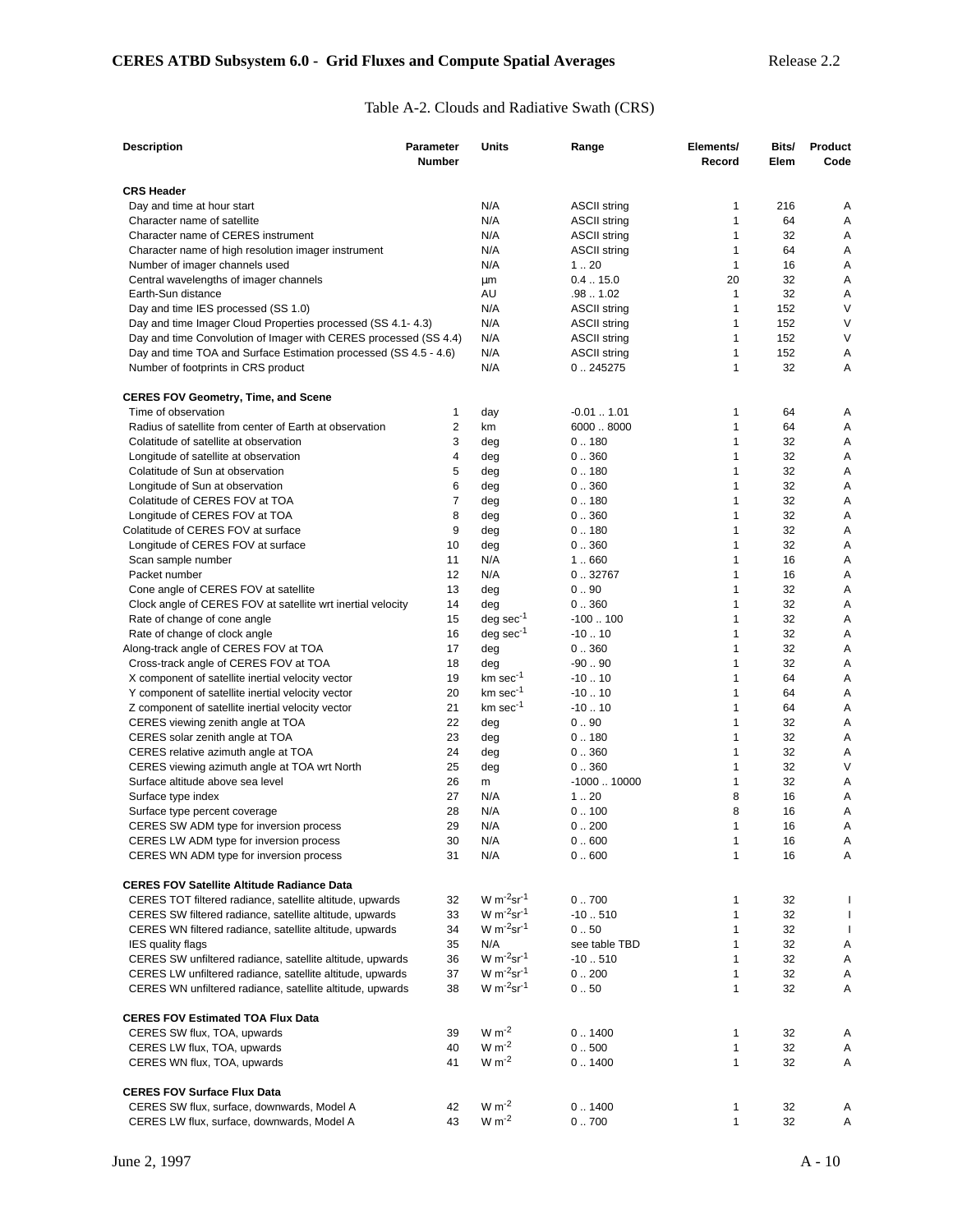## Table A-2. Clouds and Radiative Swath (CRS) Continued

| <b>Description</b>                                   | <b>Parameter</b><br><b>Number</b> | Units                                                    | Range       | Elements/<br>Record     | Bits/<br>Elem | Product<br>Code          |
|------------------------------------------------------|-----------------------------------|----------------------------------------------------------|-------------|-------------------------|---------------|--------------------------|
|                                                      |                                   |                                                          |             |                         |               |                          |
| CERES WN flux, surface, downwards, Model A           | 44                                | $W m-2$                                                  | 0.700       | 1                       | 32            | Α                        |
| CERES nonWN flux, surface, downwards, Model A        | 45                                | $W m^{-2}$                                               | 0.700       | $\mathbf{1}$            | 32            | Α                        |
| CERES SW flux, surface, net, Model A                 | 46                                | $W m-2$                                                  | 0.1400      | $\mathbf{1}$            | 32            | Α                        |
| CERES LW flux, surface, net, Model A                 | 47                                | $W m-2$                                                  | $-250.50$   | 1                       | 32            | Α                        |
| CERES SW flux, surface, downwards, Model B (TBD)     | 48                                | $W m-2$                                                  | 0.1400      | $\mathbf{1}$            | 32            | Α                        |
| CERES LW flux, surface, downwards, Model B           | 49                                | $W m^{-2}$                                               | 0.700       | 1                       | 32            | Α                        |
| CERES SW flux, surface, net, Model B (TBD)           | 50                                | $W m-2$                                                  | 0.1400      | 1                       | 32            | Α                        |
| CERES LW flux, surface, net, Model B                 | 51                                | $W m-2$                                                  | $-250.50$   | 1                       | 32            | Α                        |
| <b>CERES</b> spectral reflectivity                   | 52                                | N/A                                                      | 0.1         | 6                       | 32            | ı                        |
| CERES broadband surface albedo                       | 53                                | N/A                                                      | 0.1         | $\mathbf{1}$            | 32            | T                        |
| <b>CERES LW surface emissivity</b>                   | 54                                | N/A                                                      | 0.1         | 1                       | 32            | ı                        |
| <b>CERES WN surface emissivity</b>                   | 55                                | N/A                                                      | 0.1         | 1                       | 32            | T                        |
| Imager-based surface skin temperature                | 56                                | K                                                        | 175.375     | $\mathbf{1}$            | 32            | $\mathbf{I}$             |
| <b>CERES FOV Total-Sky Area Data</b>                 |                                   |                                                          |             |                         |               |                          |
| Number of imager pixels in CERES FOV                 | 57                                | N/A                                                      | 0.9000      | 1                       | 16            | Α                        |
| Imager percent coverage                              | 58                                | N/A                                                      | 0.100       | $\mathbf{1}$            | 16            | Α                        |
| Precipitable water                                   | 59                                | cm                                                       | 0.00110.000 | $\mathbf{1}$            | 32            | Α                        |
| Shadowed pixels percent coverage (TBD)               | 60                                | N/A                                                      | 0.100       | $\mathbf{1}$            | 16            | Α                        |
| Notes on general procedures                          | 61                                | N/A                                                      | TBD         | $\mathbf{1}$            | 16            | Α                        |
| Notes on cloud algorithms                            | 62                                | N/A                                                      | TBD         | $\mathbf{1}$            | 16            | Α                        |
| Imager viewing zenith angle over CERES FOV, mean     | 63                                | deg                                                      | 0.90        | 1                       | 32            | Α                        |
| Imager relative azimuth angle over CERES FOV, mean   | 64                                | deg                                                      | 0.360       | 1                       | 32            | Α                        |
| Imager channel identifier, 5 channels                | 65                                | N/A                                                      | 1.20        | 5                       | 16            | Α                        |
|                                                      |                                   | W m <sup>-2</sup> sr <sup>-1</sup> <sub>um</sub> -1      |             |                         |               |                          |
| Imager radiance over CERES FOV, 5th percentile       | 66                                |                                                          | TBD         | 5                       | 32            | $\vee$                   |
| Imager radiance over CERES FOV, mean                 | 67                                | W m <sup>-2</sup> sr <sup>-1</sup> <sub>um</sub> -1      | <b>TBD</b>  | 5                       | 32            | Α                        |
| Imager radiance over CERES FOV, 95th percentile      | 68                                | W m <sup>-2</sup> sr <sup>-1</sup> <sub>um</sub> -1      | <b>TBD</b>  | 5                       | 32            | V                        |
| Sunglint percent coverage                            | 69                                | N/A                                                      | 0.100       | $\mathbf{1}$            | 16            | Α                        |
| <b>CERES FOV Clear-Sky Area Data</b>                 |                                   |                                                          |             |                         |               |                          |
| Snow/Ice percent coverage                            | 70                                | N/A                                                      | 0.100       | 1                       | 16            | Α                        |
| Smoke percent coverage                               | 71                                | N/A                                                      | 0.100       | $\mathbf{1}$            | 16            | Α                        |
| Fire percent coverage                                | 72                                | N/A                                                      | 0.100       | $\mathbf{1}$            | 16            | Α                        |
| Imager radiance, clear-sky area, mean                | 73                                | W $m^{-2}$ sr <sup>-1</sup> um <sup>-1</sup>             | <b>TBD</b>  | 5                       | 32            | Α                        |
| Imager radiance, clear-sky area, std                 | 74                                | W m <sup>-2</sup> sr <sup>-1</sup> $\mu$ m <sup>-1</sup> | <b>TBD</b>  | 5                       | 32            | -1                       |
| Total aerosol visible optical depth, clear-sky area  | 75                                | N/A                                                      | 0.2         | $\mathbf{1}$            | 32            | Α                        |
| Total aerosol effective radius, clear-sky area       | 76                                | μm                                                       | 0.20        | $\mathbf{1}$            | 32            | Α                        |
| <b>Cloud Properties for Two of Four Cloud Layers</b> |                                   |                                                          |             |                         |               |                          |
| Area percent coverage                                | 77                                | N/A                                                      | 0.100       | 2                       | 16            | Α                        |
| Overcast percent coverage                            | 78                                | N/A                                                      | 0.100       | 2                       | 16            | Α                        |
| Broken percent coverage                              | 79                                | N/A                                                      | 0.100       | $\overline{2}$          | 16            | Α                        |
| Imager radiance, mean                                | 80                                | $W m^{-2}$ sr <sup>-1</sup> um <sup>-1</sup>             | <b>TBD</b>  | 10                      | 32            | Α                        |
| Imager radiance, std                                 | 81                                | W m <sup>-2</sup> sr <sup>-1</sup> $\mu$ m <sup>-1</sup> | <b>TBD</b>  | 10                      | 32            | $\overline{\phantom{a}}$ |
| Cloud visible optical depth, linear, mean            | 82                                | N/A                                                      | 0.400       | $\overline{2}$          | 32            | Α                        |
| Cloud visible optical depth, linear, std             | 83                                | N/A                                                      | TBD         | $\overline{2}$          | 32            | A                        |
| Cloud visible optical depth, logarithmic, mean       | 84                                | N/A                                                      | 0.6         | $\overline{c}$          | 32            | Α                        |
| Cloud visible optical depth, logarithmic, std        | 85                                | N/A                                                      | TBD         | $\overline{c}$          | 32            | Α                        |
| Cloud infrared emissivity, mean                      | 86                                | N/A                                                      | 0.1         | $\overline{c}$          | 32            |                          |
|                                                      |                                   |                                                          |             |                         |               | Α                        |
| Cloud infrared emissivity, std                       | 87                                | N/A                                                      | TBD         | $\overline{c}$          | 32            | Α                        |
| Liquid water path, mean                              | 88                                | $g m-2$                                                  | TBD         | $\overline{c}$          | 32            | Α                        |
| Liquid water path, std                               | 89                                | $g m-2$                                                  | TBD         | $\overline{c}$          | 32            | V                        |
| Ice water path, mean                                 | 90                                | $g m-2$                                                  | TBD         | $\overline{2}$          | 32            | Α                        |
| Ice water path, std                                  | 91                                | $g m-2$                                                  | TBD         | $\overline{c}$          | 32            | V                        |
| Cloud top pressure, mean                             | 92                                | hPa                                                      | 0.1100      | $\overline{c}$          | 32            | Α                        |
| Cloud top pressure, std.                             | 93                                | hPa                                                      | TBD         | $\overline{2}$          | 32            | V                        |
| Cloud effective pressure, mean                       | 94                                | hPa                                                      | 0.1100      | $\overline{c}$          | 32            | Α                        |
| Cloud effective pressure, std                        | 95                                | hPa                                                      | TBD         | $\overline{\mathbf{c}}$ | 32            | Α                        |
| Cloud effective temperature, mean                    | 96                                | ĸ                                                        | 100350      | $\overline{2}$          | 32            | Α                        |
| Cloud effective temperature, std                     | 97                                | ĸ                                                        | TBD         | $\overline{c}$          | 32            | Α                        |
| Cloud effective height, mean                         | 98                                | km                                                       | 0.20        | $\overline{c}$          | 32            | Α                        |
| Cloud effective height, std                          | 99                                | km                                                       | <b>TBD</b>  | $\overline{\mathbf{c}}$ | 32            | V                        |
| Cloud bottom pressure, mean                          | 100                               | hPa                                                      | 0.1100      | $\overline{\mathbf{c}}$ | 32            | Α                        |
| Cloud bottom pressure, std                           | 101                               | hPa                                                      | TBD         | $\overline{\mathbf{c}}$ | 32            | V                        |
| Water particle radius, mean                          | 102                               | μm                                                       | TBD         | $\overline{c}$          | 32            | Α                        |
| Water particle radius, std                           | 103                               |                                                          | TBD         | $\overline{c}$          | 32            |                          |
|                                                      |                                   | μm                                                       |             | $\overline{2}$          |               | Α                        |
| Ice particle effective diameter, mean                | 104                               | μm                                                       | <b>TBD</b>  |                         | 32            | Α                        |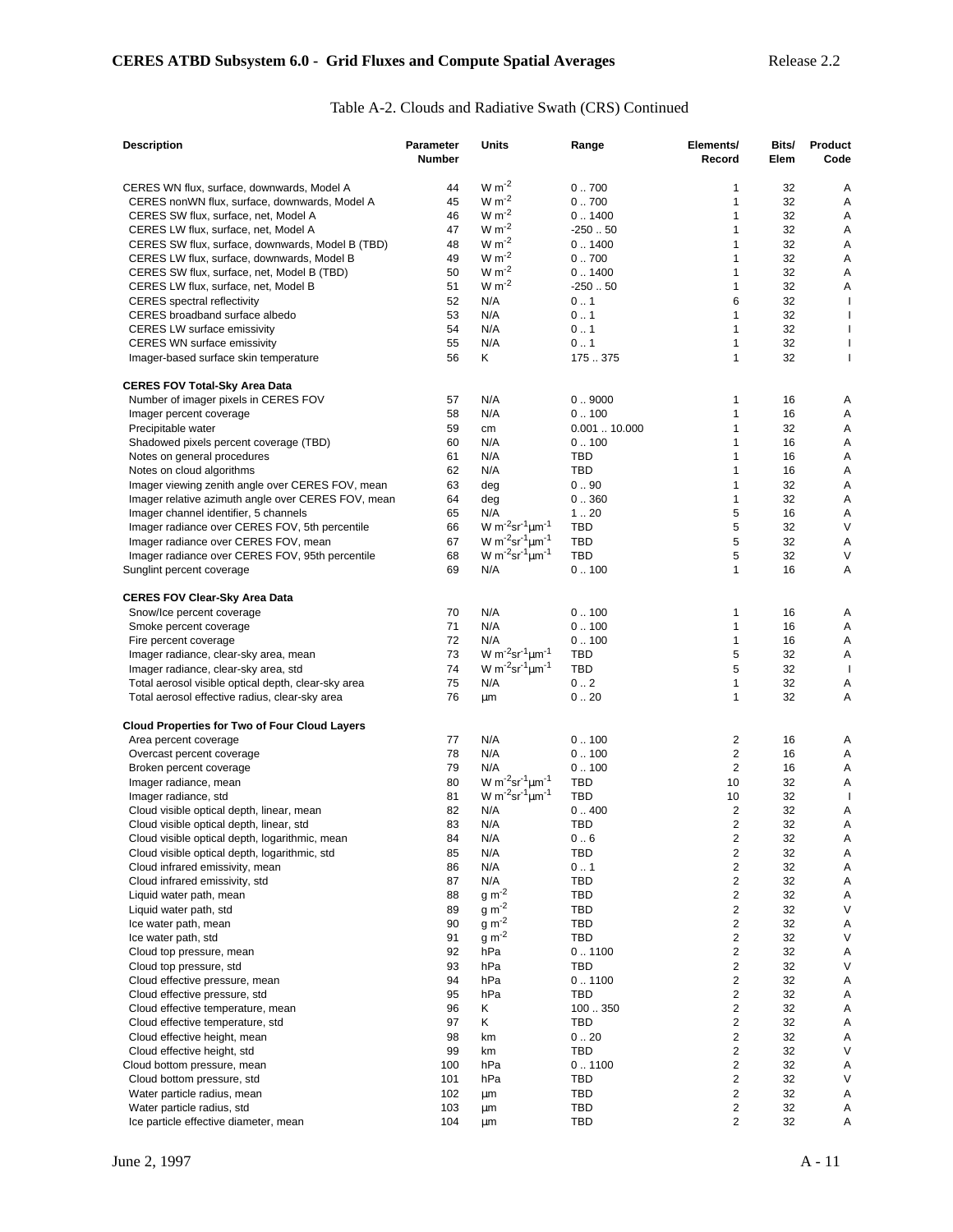# Table A-2. Clouds and Radiative Swath (CRS) Concluded

| <b>Description</b>                                           | <b>Parameter</b><br><b>Number</b> | Units      | Range       | Elements/<br>Record     | Bits/<br>Elem | Product<br>Code |
|--------------------------------------------------------------|-----------------------------------|------------|-------------|-------------------------|---------------|-----------------|
| Ice particle effective diameter, std                         | 105                               | μm         | TBD         | 2                       | 32            | Α               |
| Cloud particle phase, mean                                   | 106                               | N/A        | 0.1         | $\overline{\mathbf{c}}$ | 32            | Α               |
| Cloud particle phase, std                                    | 107                               | N/A        | 0.1         | $\overline{2}$          | 32            | V               |
| Vertical aspect ratio, mean (TBD)                            | 108                               | N/A        | 0.1         | $\overline{2}$          | 32            | Α               |
| Vertical aspect ratio, std (TBD)                             | 109                               | N/A        | TBD         | $\overline{2}$          | 32            | V               |
| Visible optical depth, 13 percentiles                        | 110                               | N/A        | TBD         | 26                      | 32            | J.              |
| IR emissivity, 13 percentiles                                | 111                               | N/A        | TBD         | 26                      | 32            | J.              |
| <b>CERES FOV Overlap Data for 4 Cloud Overlap Conditions</b> |                                   |            |             |                         |               |                 |
| Number imager pixels for overlap condition                   | 112                               | N/A        | 0.9000      | 4                       | 16            | Α               |
| Overlap condition weighted area percentage                   | 113                               | N/A        | 0.100       | 4                       | 16            | Α               |
| <b>Surface Radiative Parameters</b>                          |                                   |            |             |                         |               |                 |
| Photosynthetically active radiation, surface (TBD)           | 114                               | $W m-2$    | 0.780       | 1                       | 32            | Α               |
| Direct/diffuse ratio, surface (TBD)                          | 115                               | N/A        | 0.30        | 1                       | 32            | Α               |
| Atmospheric Flux Profile for Clear-sky and Total-sky         |                                   |            |             |                         |               |                 |
| Number atmospheric levels                                    | 116                               | N/A        | 0.4         | 1                       | 16            | Α               |
| Level pressures                                              | 117                               | hPa        | 0.1100      | 4                       | 32            | Α               |
| SW flux, atmospheric level, upwards, tuned                   | 118                               | $W m-2$    | 0.1400      | 8                       | 32            | Α               |
| SW flux, atmospheric level, downwards, tuned                 | 119                               | $W m-2$    | 0.1400      | 8                       | 32            | Α               |
| LW flux, atmospheric level, upwards, tuned                   | 120                               | $W m-2$    | 0.500       | 8                       | 32            | Α               |
| LW flux, atmospheric level, downwards, tuned                 | 121                               | $W m-2$    | 0.500       | 8                       | 32            | Α               |
| Flux Adjustments (Tuned - Untuned) for                       |                                   |            |             |                         |               |                 |
| <b>Clear-sky and Total-sky</b>                               |                                   |            |             |                         |               |                 |
| Number tuning iterations                                     | 122                               | N/A        | 0.3         | 1                       | 16            | Α               |
| SW flux, surface, downwards, delta                           | 123                               | $W m-2$    | 0.1400      | $\overline{2}$          | 32            | Α               |
| SW flux, surface, upwards, delta                             | 124                               | $W m^{-2}$ | 0.1400      | $\overline{2}$          | 32            | Α               |
| SW flux, TOA, upwards, delta                                 | 125                               | $W m-2$    | 0.1400      | $\overline{2}$          | 32            | Α               |
| LW flux, surface, downwards, delta                           | 126                               | $W m-2$    | 0.500       | 2                       | 32            | Α               |
| LW flux, surface, upwards, delta                             | 127                               | $W m-2$    | 0.500       | $\overline{\mathbf{c}}$ | 32            | Α               |
| LW flux, TOA, upwards, delta                                 | 128                               | $W m-2$    | 0.500       | 2                       | 32            | Α               |
| <b>Adjustment Parameters for Clear Skies</b>                 |                                   |            |             |                         |               |                 |
| Adjusted precipitable water, delta                           | 129                               | cm         | 0.00110.000 | 1                       | 32            | Α               |
| Adjusted surface albedo, delta                               | 130                               | N/A        | 0.1         | 1                       | 32            | Α               |
| Adjusted aerosol optical depth, delta                        | 131                               | N/A        | 0.2         | 1                       | 32            | Α               |
| Adjusted skin temperature, delta                             | 132                               | Κ          | TBD         | 1                       | 32            | Α               |
| <b>Adjustment Parameters for Two Cloud Layers</b>            |                                   |            |             |                         |               |                 |
| Adjusted mean visible optical depth, delta                   | 133                               | N/A        | 0.400       | 2                       | 32            | A               |
| Adjusted std visible optical depth, delta                    | 134                               | N/A        | TBD         | $\overline{\mathbf{c}}$ | 32            | Α               |
| Adjusted mean cloud fractional area, delta                   | 135                               | N/A        | 0.1         | 2                       | 32            | Α               |
| Adjusted std cloud fractional area, delta                    | 136                               | N/A        | <b>TBD</b>  | 2                       | 32            | Α               |
| Adjusted mean infrared emissivity, delta                     | 137                               | N/A        | 0.1         | $\overline{\mathbf{c}}$ | 32            | Α               |
| Adjusted std mean infrared emissivity, delta                 | 138                               | N/A        | TBD         | 2                       | 32            | Α               |
| Adjusted mean cloud effective temperature, delta             | 139                               | Κ          | 0.250       | 2                       | 32            | Α               |
| Adjusted std cloud effective temperature, delta              | 140                               | Κ          | TBD         | $\overline{2}$          | 32            | Α               |
| Adjusted visible optical depth, 13 percentiles, delta        | 141                               | N/A        | TBD         | 26                      | 32            | Α               |
| Adjusted IR emissivity, 13 percentiles, delta                | 142                               | N/A        | TBD         | 26                      | 32            | Α               |
|                                                              |                                   |            |             |                         |               |                 |

| Total Meta Bits/File:   | 1672       |
|-------------------------|------------|
| Total Data Bits/Record: | 11664      |
| Total Records/File:     | 245475     |
| Total Data Bits/File:   | 2863220400 |
| Total Bits/Flle:        | 2863222072 |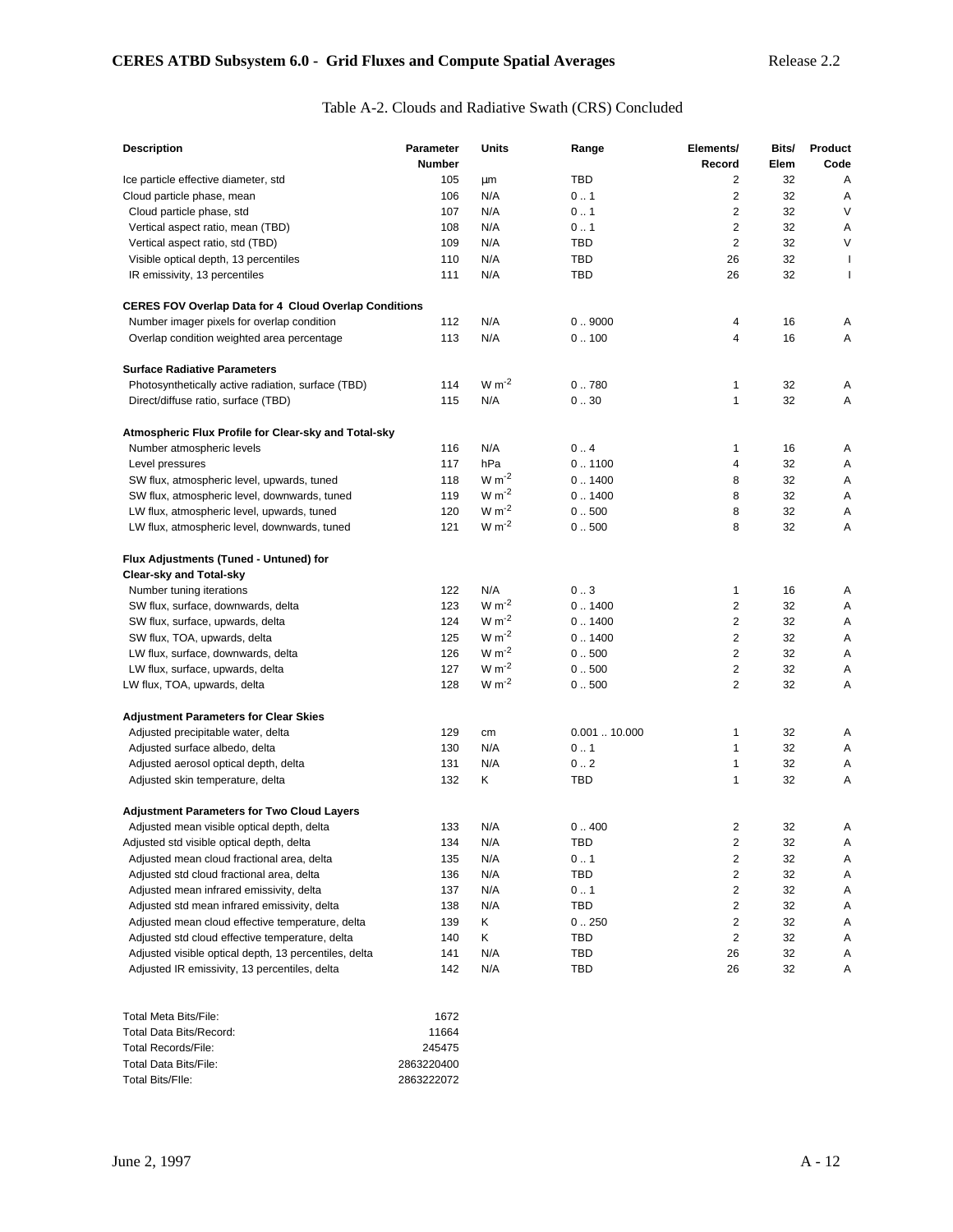# **Appendix B**

## **Output Data Products**

## **Grid Single Satellite Radiative Fluxes and Clouds (Subsystem 6.0)**

This appendix describes the data products which are used by the algorithms in this subsystem. The table below summarizes these products, listing the CERES and EOSDIS product codes or abbreviations, a short product name, the product type, the production frequency, and volume estimates for each individual product as well as a complete data month of production. The product types are defined as follows:

| Archival products: | Assumed to be permanently stored by EOSDIS  |
|--------------------|---------------------------------------------|
| Internal products: | Temporary storage by EOSDIS (days to years) |

The following pages describe each product. An introductory page provides an overall description of the product and specifies the temporal and spatial coverage. The table which follows the introductory page briefly describes every parameter which is contained in the product. Each product may be thought of as metadata followed by data records. The metadata (or header data) is not well-defined yet and is included mainly as a placeholder. The description of parameters which are present in each data record includes parameter number (a unique number for each distinct parameter), units, dynamic range, the number of elements per record, an estimate of the number of bits required to represent each parameter, and an element number (a unique number for each instance of every parameter). A summary at the bottom of each table shows the current estimated sizes of metadata, each data record, and the total data product. A more detailed description of each data product will be contained in a User's Guide to be published before the first CERES launch.

| Product Code<br>Name |                   |                                                      | Type     | Frequency  | Size. | Monthly  |
|----------------------|-------------------|------------------------------------------------------|----------|------------|-------|----------|
| <b>CERES</b>         | <b>EOSDIS</b>     |                                                      |          |            | MВ    | Size, MB |
| <b>FSW</b>           | CER <sub>05</sub> | Gridded Single Satellite<br><b>Fluxes and Clouds</b> | Archival | $1/M$ onth | 69.5  | 12511.8  |

Table B-1. Output Product Summar**y**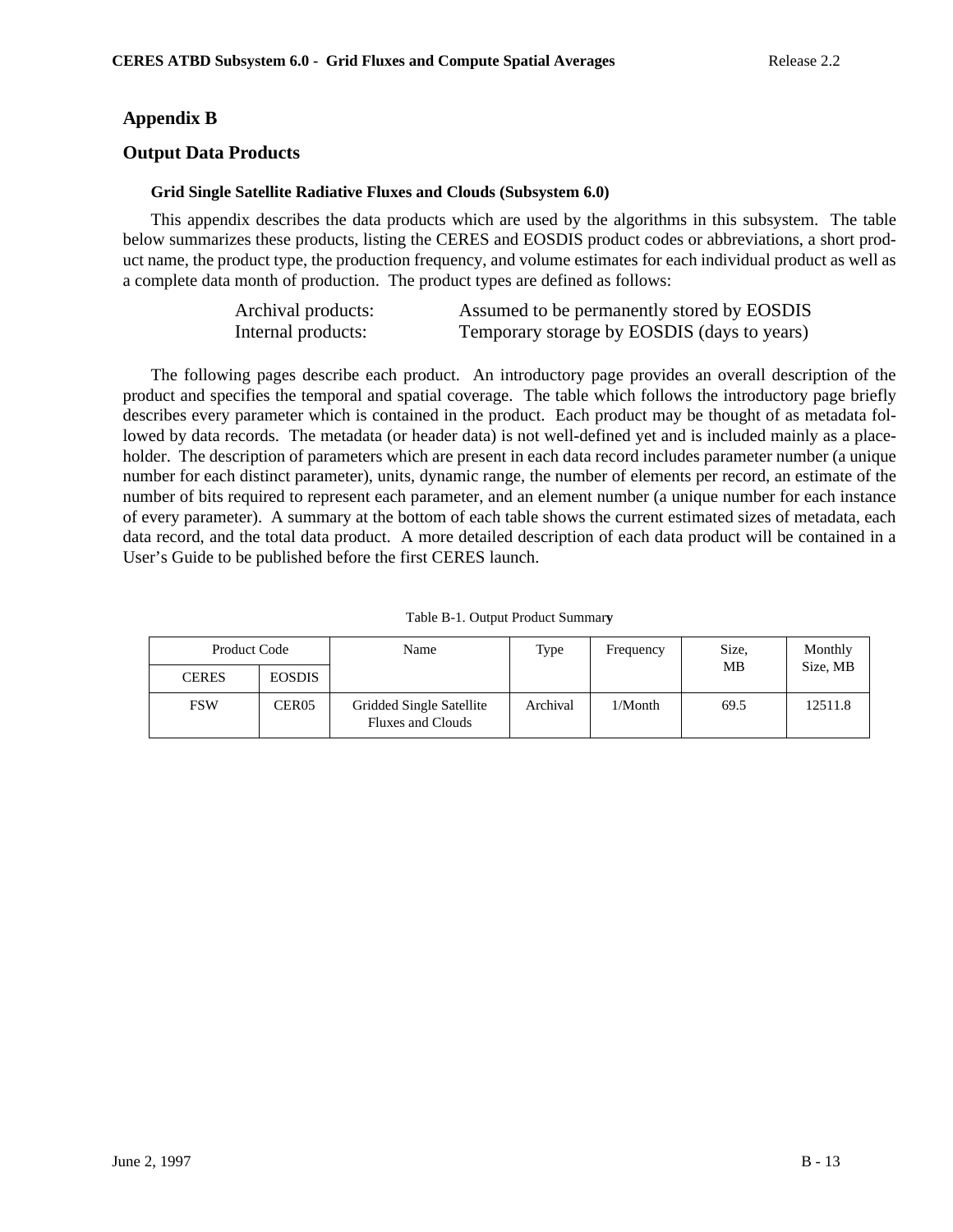## **Monthly Gridded Single Satellite Fluxes and Clouds (FSW)**

EOSDIS Product Code: CER05

The Monthly Gridded Single Satellite Fluxes and Clouds (FSW) archival data product contains hourly single satellite flux and cloud parameters averaged over 1.0 degree regions. Input to the FSW Subsystem is the Single Satellite CERES Footprint, Radiative Fluxes and Clouds (CRS) archival data product. Each FSW covers a single month swath from a single CERES instrument mounted on one satellite. The product has a product header and multiple records; each record contains spatially averaged data for an individual region.

The major categories of data output on the FSW are as follows:

- Region data
- Total-sky radiative fluxes at TOA, surface, and atmospheric levels
- Clear-sky radiative fluxes at TOA, surface, and atmospheric levels
- Cloud overlap conditions
- Cloud category properties
- Column-averaged cloud properties
- Angular model scene classes
- Surface-only data
- Adjustment parameters

FSW is an archival product generated on an monthly basis. Initially, at the launch of the TRMM spacecraft, this product will be produced in validation mode once every 3 months, or for 4 data months a year. During the first 18 months after the launch of TRMM, the CERES Science Team will derive a production quality set of ADMs, which are needed to produce the SW and LW instantaneous fluxes. Eighteen months after the launch of TRMM, this product will be archived and will contain SW and LW fluxes at the tropopause and at the 500 hPa pressure level, in addition to fluxes at TOA and at the surface. Thirty-six months after the launch of TRMM, this archived product will contain SW and LW fluxes at 26 standard pressure levels. A complete listing of parameters for this data product can be found in Table .

| <b>Level:</b> 3                                                    | <b>Portion of Globe Covered</b>                                                         |
|--------------------------------------------------------------------|-----------------------------------------------------------------------------------------|
| <b>Type:</b> Archival                                              | <b>File:</b> Gridded satellite swath                                                    |
| <b>Frequency:</b> 1/Month                                          | <b>Record:</b> 1.0-degree equal-angle regions                                           |
| Time Interval Covered<br><b>File:</b> Month<br><b>Record: Hour</b> | Portion of Atmosphere Covered<br>File: TOA, surface, and atmospheric<br>pressure levels |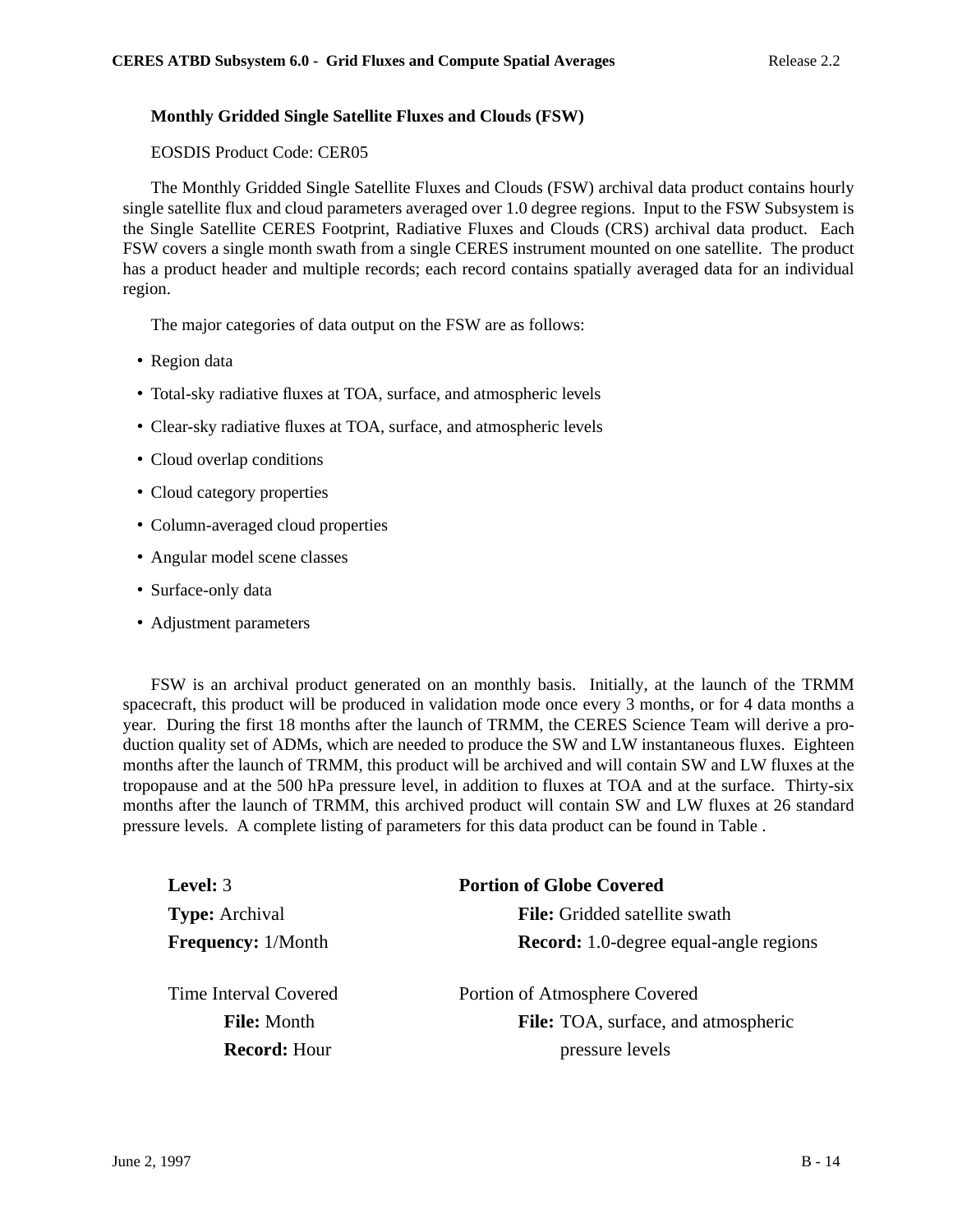# Table B-2. Monthly Gridded Single Satellite Fluxes and Clouds (FSW)

| Description                                                                                           | Parameter Unit<br>Num |                                                                                              | Range                               | Elements/<br>Record | Bits/<br>Elem        |
|-------------------------------------------------------------------------------------------------------|-----------------------|----------------------------------------------------------------------------------------------|-------------------------------------|---------------------|----------------------|
| <b>FSW Header</b>                                                                                     |                       |                                                                                              |                                     |                     |                      |
| <b>CERES Data Product Code</b>                                                                        |                       | N/A                                                                                          | N/A                                 | 1                   | 32                   |
| <b>CERES Spacecraft Identification Code</b>                                                           |                       | N/A                                                                                          | N/A                                 | 1                   | 32                   |
| <b>CERES</b> Instrument Identification code                                                           |                       | N/A                                                                                          | N/A                                 | 1                   | 32                   |
| Zone Number                                                                                           |                       | N/A                                                                                          | 1.180                               | 1                   | 32                   |
| Data Year                                                                                             |                       | N/A                                                                                          | 19962099                            | 1                   | 32                   |
| Data Month                                                                                            |                       | N/A                                                                                          | 112                                 | 1                   | 32                   |
| Number of hours per region                                                                            |                       | N/A                                                                                          | 0.744                               | 360                 | 32                   |
| Data Date Processed                                                                                   |                       | N/A                                                                                          | N/A                                 | 1                   | 136                  |
| <b>FSW Record</b>                                                                                     |                       |                                                                                              |                                     |                     |                      |
| Description                                                                                           | Parameter<br>Num      | Unit                                                                                         | Range                               | Elements/<br>Record | Bits/<br>Elem        |
| <b>Spatially Averaged Region Parameters</b>                                                           |                       |                                                                                              |                                     |                     |                      |
| <b>Time and Position Data</b>                                                                         |                       |                                                                                              |                                     |                     |                      |
| <b>Key Footprint Parameters</b>                                                                       |                       |                                                                                              |                                     |                     |                      |
| Julian Time                                                                                           | 1                     | Day                                                                                          | 0.01.0                              | 1                   | 321                  |
| Sun colatitude                                                                                        | 2                     | Degrees                                                                                      | $0.0$ 180.0                         | 1                   | 322                  |
| Sun longitude                                                                                         | 3                     | Degrees                                                                                      | 0.0360.0                            | 1                   | 323                  |
| Relative azimuth angle at TOA                                                                         | 4                     | Degrees                                                                                      | 0.0360.0                            | 1                   | 324                  |
| Cosine of solar zenith angle at TOA                                                                   | 5                     | N/A                                                                                          | 0.01.0                              | 1                   | 325                  |
| Spacecraft zenith angle                                                                               | 6                     | Degrees                                                                                      | $0.0 - 90.0$                        | 1                   | 326                  |
| <b>Region ID</b>                                                                                      |                       |                                                                                              |                                     |                     |                      |
| Region number                                                                                         | 7                     | Dimensionless 1  64800                                                                       |                                     | 1                   | 327                  |
| Hour box number<br>Number of Footprints in region                                                     | 8<br>9                | Dimensionless 1744<br>N/A                                                                    | 1.40                                | $\mathbf{1}$<br>1   | 328<br>329           |
| Number of imager pixels in CERES fov in the region                                                    | 10                    | N/A                                                                                          | 1.360000                            | 1                   | 3210                 |
| <b>Other Regional Parameters</b>                                                                      |                       |                                                                                              |                                     |                     |                      |
| Altitude of surface above sea level                                                                   | 11                    | m                                                                                            | $-100010000$                        | $\mathbf{1}$        | 3211                 |
| Surface type percentage: mean                                                                         | 12                    | Percent                                                                                      | $0.0$ $\dots$ 100.0                 | 20                  | 3212                 |
| Sunglint percent coverage                                                                             | 13                    | Percent                                                                                      | $0.0$ 100.0                         | 1                   | 3232                 |
| Snow/Ice percent coverage                                                                             |                       | 14 Percent                                                                                   | $0.0$ 100.0                         | 1                   | 3233                 |
| Smoke percent coverage                                                                                | 15                    | Percent                                                                                      | $0.0$ 100.0                         | 1                   | 3234                 |
| Fire percent coverage                                                                                 | 16                    | Percent                                                                                      | $0.0$ $\dots$ 100.0                 | 1                   | 3235                 |
| Imager radiance, clear-sky area                                                                       | 17                    | W m <sup>-2</sup> sr <sup>-1</sup> um <sup>-1</sup>                                          | <b>TBD</b>                          | 5                   | 3236                 |
| Total aerosol visible optical depth, clear-sky area<br>Total aerosol effective radius, clear-sky area | 18<br>19              | N/A<br>um                                                                                    | $0.0 - 2.0$<br>$0.0$ 20.0           | 1<br>1              | 3241<br>3242         |
| Imager percent coverage                                                                               | 20                    | Percent                                                                                      | $0.0$ 100.0                         | 1                   | 3243                 |
| Precipitable Water                                                                                    | 21                    | cm                                                                                           | 0.000110.0                          | 1                   | 3244                 |
| Shadowed pixels percent coverage (TBD)                                                                |                       | 22 Percent                                                                                   | $0.0$ $\dots$ 100.0                 | 1                   | 3245                 |
| Imager viewing zenith angle over CERES FOV                                                            | 23                    | Degrees                                                                                      | $0.0$ 90.0                          | 1                   | 3246                 |
| Imager relative azimuth angle over CERES FOV                                                          | 24                    | Degrees                                                                                      | 0.0360.0                            | 1                   | 3247                 |
| Imager channel identifier                                                                             | 25                    | N/A                                                                                          | 1.20                                | 5                   | 3248                 |
| Imager radiance over CERES FOV, 5th percentile                                                        | 26                    | $W m^{-2}$ sr <sup>-1</sup> um <sup>-1</sup>                                                 | TBD                                 | 5                   | 3253                 |
| Imager radiance over CERES FOV                                                                        | 27<br>28              | W $m^{-2}$ sr <sup>-1</sup> um <sup>-1</sup><br>$W m^{-2}$ sr <sup>-1</sup> um <sup>-1</sup> | <b>TBD</b><br><b>TBD</b>            | 5<br>5              | 3258                 |
| Imager radiance over CERES FOV, 95th percentile                                                       |                       |                                                                                              |                                     |                     | 3263                 |
| <b>Spatially Averaged Radiative Flux Parameters</b>                                                   |                       |                                                                                              |                                     |                     |                      |
| TOA Clear-Sky Fluxes is Array[3] of:                                                                  |                       | $W m^{-2}$                                                                                   |                                     |                     |                      |
| Upward SW flux at TOA: mean, std, num obs<br>Upward LW flux at TOA: mean, std, num obs                | 29<br>30              | $W m-2$                                                                                      | $0.0$ $\ldots$ 1400.0<br>100.0500.0 | 3<br>3              | 3268<br>3271         |
| Upward LW window flux at TOA: mean, std, num obs                                                      | 31                    | $W m-2$                                                                                      | 0.0800.0                            | 3                   | 3274                 |
| Albedo: mean, std, num obs                                                                            | 32                    | <b>Dimensionless</b>                                                                         | 0.01.0                              | 3                   | 3277                 |
| TOA Total-Sky Fluxes is Array[3] of:                                                                  |                       |                                                                                              |                                     |                     |                      |
| Upward SW flux at TOA: mean, std, num obs                                                             | 33                    | $W m-2$                                                                                      | $0.0$ 1400.0                        | 3                   | 3280                 |
| Upward LW flux at TOA: mean, std, num obs                                                             | 34                    | $W m-2$                                                                                      | 100.0500.0                          | 3                   | 3283                 |
| Upward LW window flux at TOA: mean, std, num obs                                                      | 35                    | $W m-2$                                                                                      | 0.0800.0                            | 3                   | 3286                 |
| Albedo: mean, std, num obs                                                                            | 36                    | Dimensionless 0.0  1.0                                                                       |                                     | 3                   | 3289                 |
| Atmospheric Clear-Sky Flux Profiles for 4 Layers                                                      |                       |                                                                                              |                                     |                     |                      |
| (Layers: sfc, 500hPa, tropopause, and TOA AVG) is Array[3] of:                                        |                       | $W m-2$                                                                                      |                                     |                     |                      |
| Downward SW flux, Model A: mean, std, num obs                                                         | 37<br>38              | $W m-2$                                                                                      | $0.0$ $\ldots$ 1400.0               | 12                  | 3292                 |
| Upward SW flux: mean, std, num obs<br>Downward LW flux, Model A: mean, std, num obs                   | 39                    | $W m^{-2}$                                                                                   | $0.0$ $\ldots$ 1400.0<br>0.0500.0   |                     | 12 32104<br>12 32116 |
| Upward LW flux: mean, std, num obs                                                                    |                       | 40 W m <sup>-2</sup>                                                                         | 0.0500.0                            |                     | 12 32128             |
|                                                                                                       |                       |                                                                                              |                                     |                     |                      |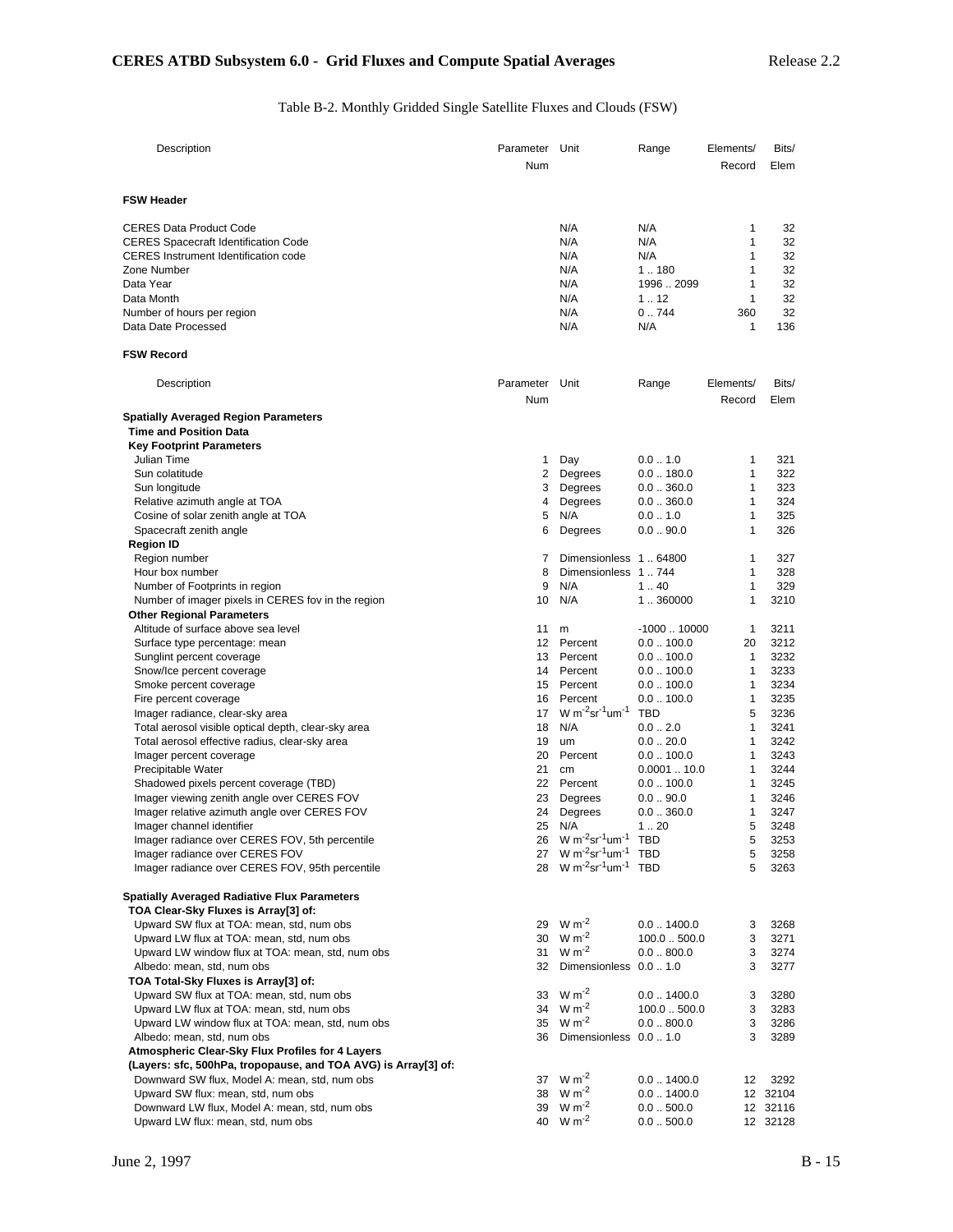Table B-2. Monthly Gridded Single Satellite Fluxes and Clouds (FSW) Continued

| Description                                                    | Parameter Unit |                          | Range                | Elements/ | Bits/    |
|----------------------------------------------------------------|----------------|--------------------------|----------------------|-----------|----------|
|                                                                | Num            |                          |                      | Record    | Elem     |
| Atmospheric Total-Sky Flux Profiles for 4 Layers               |                |                          |                      |           |          |
| (Layers: sfc, 500hPa, tropopause, and TOA AVG) is Array[3] of: |                |                          |                      |           |          |
|                                                                | 41             | $W m-2$                  | $0.0$ $.1400.0$      |           | 12 32140 |
| Downward SW flux, Model A: mean, std, num obs                  |                | 42 $W m^{-2}$            | $0.0$ $.1400.0$      |           |          |
| Upward SW flux: mean, std, num obs                             |                |                          |                      |           | 12 32152 |
| Downward LW flux, Model A: mean, std, num obs                  | 43             | $W m-2$                  | 0.0500.0             |           | 12 32164 |
| Upward LW flux: mean, std, num obs                             |                | 44 W m <sup>-2</sup>     | 0.0500.0             |           | 12 32176 |
| Clear-Sky Flux_Adjustments (Tuned-Untuned) is Array[3] of:     |                |                          |                      |           |          |
| <b>Surface Layer:</b>                                          |                |                          |                      |           |          |
| Downward SW flux: mean, std, num obs                           |                | 45 W m <sup>-2</sup>     | $0.0$ $.1400.0$      |           | 3 32188  |
| Upward SW flux: mean, std, num obs                             |                | 46 $W m^{-2}$            | $0.0$ $.1400.0$      |           | 3 32191  |
| Downward LW flux: mean, std, num obs                           |                | 47 W m <sup>-2</sup>     | 0.0500.0             |           | 3 32194  |
| Upward LW flux: mean, std, num obs                             |                | 48 W m <sup>-2</sup>     | 0.0500.0             |           | 3 32197  |
| <b>TOA Layer:</b>                                              |                |                          |                      |           |          |
| Upward Sw flux: mean, std, num obs                             | 49             | $W m-2$                  | $0.0$ $.1400.0$      |           | 3 32200  |
| Downward LW flux: mean, std, num obs                           | 50             | $W m-2$                  | 0.0500.0             |           | 3 32203  |
| Upward LW flux: mean, std, num obs                             |                | 51 $W m^{-2}$            | 0.0500.0             |           | 3 32206  |
| Total-Sky Flux_Adjustments (Tuned-Untuned) is Array[3] of:     |                |                          |                      |           |          |
| Surface Layer:                                                 |                |                          |                      |           |          |
|                                                                |                | 52 $W m^{-2}$            | $0.0$ $.1400.0$      |           | 3 32209  |
| Downward SW flux: mean, std, num obs                           |                | 53 $W m^{-2}$            |                      |           |          |
| Upward SW flux: mean, std, num obs                             |                |                          | $0.0$ $\dots$ 1400.0 |           | 3 32212  |
| Downward LW flux: mean, std, num obs                           |                | 54 W m <sup>-2</sup>     | 0.0500.0             |           | 3 32215  |
| Upward LW flux: mean, std, num obs                             |                | 55 $W m^{-2}$            | 0.0500.0             |           | 3 32218  |
| <b>TOA Layer:</b>                                              |                |                          |                      |           |          |
| Upward Sw flux: mean, std, num obs                             |                | 56 $W m^{-2}$            | $0.0$ $\dots$ 1400.0 |           | 3 32221  |
| Downward LW flux: mean, std, num obs                           | 57             | $W m-2$                  | 0.0500.0             |           | 3 32224  |
| Upward LW flux: mean, std, num obs                             | 58             | $W m-2$                  | 0.0500.0             |           | 3 32227  |
| <b>Emissivity</b>                                              |                |                          |                      |           |          |
| LW surface emissivity                                          | 59             | N/A                      | 0.1                  |           | 1 32230  |
| WN surface emissivity                                          | 60             | N/A                      | 0.1                  |           | 1 32231  |
| <b>Surface Only Data</b>                                       |                |                          |                      |           |          |
| Photosynthetically active radiation                            | 61             | $W m-2$                  | 0.0780.0             |           | 1 32232  |
| Direct/Diffuse                                                 |                | 62 N/A                   | 0.030.0              |           | 1 32233  |
|                                                                |                |                          |                      |           |          |
| <b>Spatially Averaged Cloud Parameters</b>                     |                |                          |                      |           |          |
|                                                                |                |                          |                      |           |          |
| <b>Spatially Averaged Cloud Overlap Conditions</b>             |                |                          |                      |           |          |
| Overlap condition weighted area percentage                     |                | 63 Percent               | 0.0100.0             |           | 11 32234 |
| Spatially Averaged Cloud Category Data for 4 Layers            |                |                          |                      |           |          |
| (High, Upper Middle, Lower Middle, and Low)                    |                |                          |                      |           |          |
| <b>Spatially Averaged Cloud Area Fractions</b>                 |                |                          |                      |           |          |
| Overcast percent coverage                                      | 64             | Percent                  | 0.0100.0             |           | 4 32245  |
| Total percent coverage                                         |                | 65 Percent               | 0.0100.0             |           | 4 32249  |
| Spatially Averaged Cloud Properties is Array[3] of:            |                |                          |                      |           |          |
| Cloud effective pressure: mean, std, num obs                   | 66             | hPa                      | $0.0$ $\dots$ 1100.0 |           | 12 32253 |
| Cloud effective temperature: mean, std, num obs                | 67             | K                        | 100.0  350.0         |           | 12 32265 |
| Cloud effective altitude: mean, std, num obs                   | 68             | km                       | 0.020.0              |           | 12 32277 |
| Cloud top pressure: mean, std, num obs                         | 69             | hPa                      | $0.0$ $\dots$ 1100.0 |           | 12 32289 |
| Cloud bottom pressure: mean, std, num obs                      | 70             | hPa                      | $0.0 - 1100.0$       |           | 12 32301 |
| Cloud particle phase: mean, std, num obs                       | 71             | Fraction                 | $0.0\,$ 1.0          |           | 12 32313 |
|                                                                | 72             | $kg m-2$                 | $0.01$ 1000.0        |           | 12 32325 |
| Liquid water path: mean, std, num obs                          |                |                          |                      |           |          |
| Ice water path: mean, std, num obs                             | 73             | $kg \, \text{m}^{-2}$    | 0.011000.0           |           | 12 32337 |
| Liquid particle radius: mean, std, num obs                     | 74             | micron                   | $0.0$ $.1000.0$      |           | 12 32349 |
| Ice particle effective diameter: mean, std, num obs            | 75             | micron                   | $0.0$ 100.0          |           | 12 32361 |
| Visible optical depth (linear): mean, std, num obs             | 76             | Dimensionless 0.0  50.0  |                      |           | 12 32373 |
| Visible optical depth (logarithmic): mean, std, num obs        | 77             | Dimensionless 0.0  50.0  |                      |           | 12 32385 |
| Infrared emissivity: mean, std, num obs                        | 78             | Dimensionless 0.0  2.0   |                      |           | 12 32397 |
| Cloud vertical aspect ratio: mean, std, num obs                | 79             | Dimensionless TBD        |                      |           | 12 32409 |
| <b>Spatially Averaged Adjustment Parameters</b>                |                |                          |                      |           |          |
| Adjusted visible optical depth: mean, std                      | 80             | Dimensionless 0.0  400.0 |                      |           | 8 32421  |
| Adjusted cloud fractional area: mean, std                      | 81             | Dimensionless 0.0  100.0 |                      |           | 8 32429  |
| Adjusted infrared emissivity: mean, std                        | 82             | Dimensionless 0.0  1.0   |                      |           | 8 32437  |
| Adjusted cloud effective temperature: mean, std                | 83 K           |                          | 0.0250.0             |           | 8 32445  |
|                                                                |                |                          |                      |           |          |
|                                                                |                |                          |                      |           |          |
| <b>Spatially Averaged Weighted Column</b>                      |                |                          |                      |           |          |
| <b>Averaged Cloud Properties for 5 Weightings</b>              |                |                          |                      |           |          |
| (Five Weightings: SW, LW TOA, SFC LW, LWP, IWP)                |                |                          |                      |           |          |
| <b>Spatially Averaged Cloud Area Fractions</b>                 |                |                          |                      |           |          |
| Overcast percent coverage                                      | 84             | Percent                  | $0.0$ $\ldots$ 100.0 |           | 5 32453  |
| Total percent coverage                                         | 85             | Percent                  | 0.0100.0             |           | 5 32458  |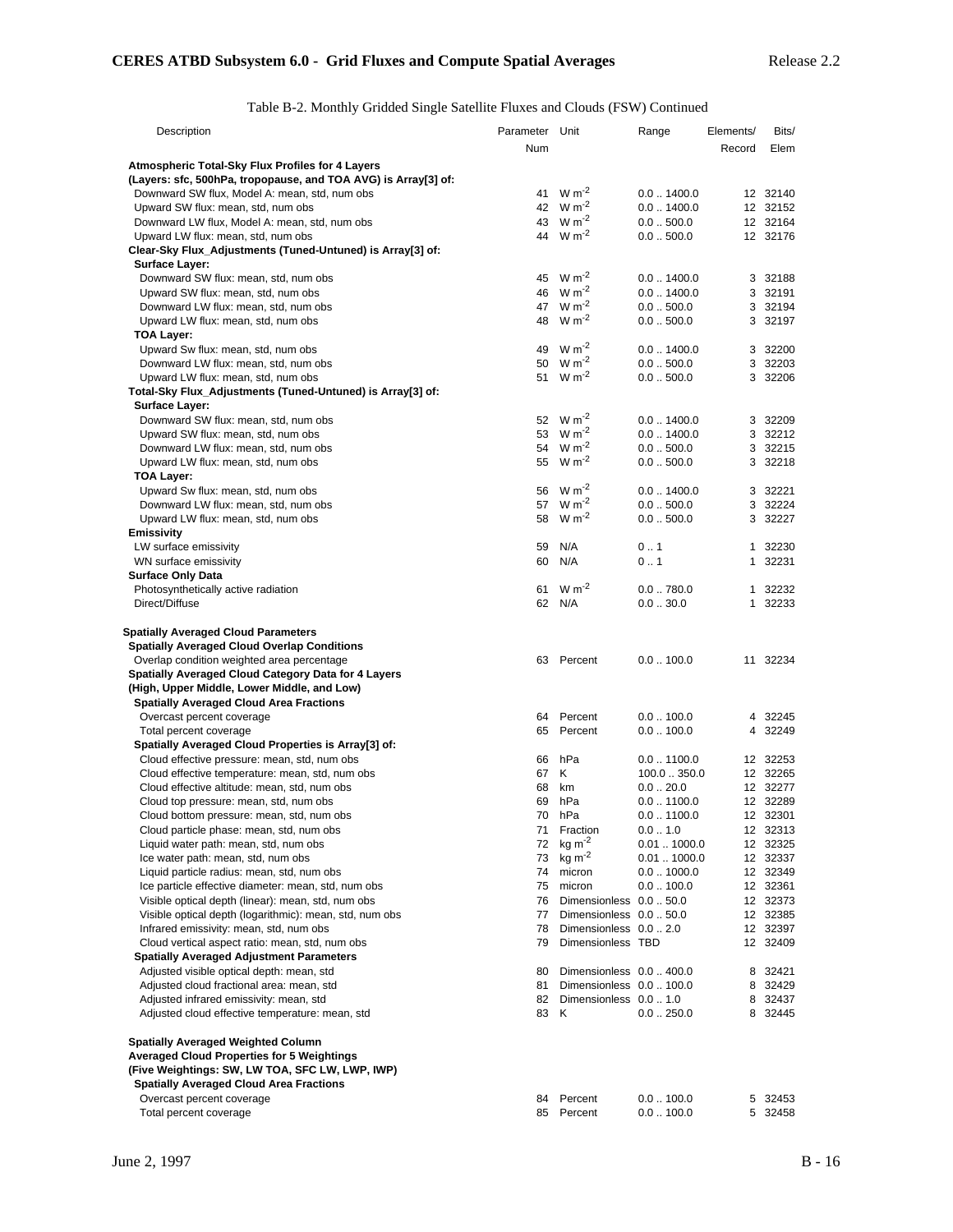# Table B-2. Monthly Gridded Single Satellite Fluxes and Clouds (FSW) Concluded

| Description                                               | Parameter Unit |                           | Range                | Elements/ | Bits/    |
|-----------------------------------------------------------|----------------|---------------------------|----------------------|-----------|----------|
|                                                           | Num            |                           |                      | Record    | Elem     |
| Spatially Averaged Cloud Properties is Array[3] of:       |                |                           |                      |           |          |
| Cloud effective pressure: mean, std, num obs              | 86             | hPa                       | $0.0$ $\dots$ 1100.0 |           | 15 32463 |
| Cloud effective temperature: mean, std, num obs           | 87             | K                         | 100.0350.0           |           | 15 32478 |
| Cloud effective altitude: mean, std, num obs              | 88             | km                        | 0.020.0              |           | 15 32493 |
| Cloud top pressure: mean, std, num obs                    | 89             | hPa                       | $0.0$ $\dots$ 1100.0 |           | 15 32508 |
| Cloud bottom pressure: mean, std, num obs                 | 90             | hPa                       | $0.0$ $\dots$ 1100.0 |           | 15 32523 |
| Cloud particle phase: mean, std, num obs                  | 91             | Fraction                  | 0.01.0               |           | 15 32538 |
| Liquid water path: mean, std, num obs                     | 92             | $kg m-2$                  | 0.011000.0           |           | 15 32553 |
| Ice water path: mean, std, num obs                        | 93             | $kg \, \text{m}^{-2}$     | 0.011000.0           |           | 15 32568 |
| Liquid particle radius: mean, std, num obs                | 94             | micron                    | $0.0$ $\dots$ 1000.0 |           | 15 32583 |
| Ice particle effective diameter: mean, std, num obs       | 95             | micron                    | 0.0100.0             |           | 15 32598 |
| Visible optical depth (linear): mean, std, num obs        | 96             | Dimensionless 0.0  50.0   |                      |           | 15 32613 |
| Visible optical depth (logarithmic): mean, std, num obs   | 97             | Dimensionless 0.0  50.0   |                      |           | 15 32628 |
| Infrared emissivity: mean, std, num obs                   | 98             | Dimensionless 0.0  2.0    |                      |           | 15 32643 |
| Cloud vertical aspect ratio: mean, std, num obs           | 99             | Dimensionless TBD         |                      |           | 15 32658 |
| Spatially Averaged Angular Model Scene Type Parameters    |                |                           |                      |           |          |
| Angular Model Scene Type Parameters for 12 Scene Types    |                |                           |                      |           |          |
| Fractional area coverage                                  |                | 100 Percent               | 0.0100.0             |           | 12 32673 |
| Angular Model Scene Type Statistical Data is Array[2] of: |                |                           |                      |           |          |
| Incident Solar Flux: mean, std                            | 101            | Dimensionless 0.0  1400.0 |                      |           | 24 32685 |
| Albedo: mean, std                                         | 102            | Dimensionless 0.0  1.0    |                      | 24        | 32709    |
| LW flux: mean, std                                        | 103            | $W m-2$                   | 0.0400.0             |           | 24 32733 |
| Spatially Averaged Clear Sky Adjustment Parameters        |                |                           |                      |           |          |
| Adjusted precipitable water: mean, std                    | 104            | cm                        | 0.0018.0             |           | 2 32757  |
| Adjusted surface albedo: mean, std                        | 105            | Dimensionless 0.0  1.0    |                      |           | 2 32759  |
| Adjusted aerosol optical depth: mean, std                 | 106            | Dimensionless 0.0  2.0    |                      |           | 2 32761  |
| Adjusted skin temperature: mean, std                      | 107 K          |                           | TBD                  |           | 2 32763  |
| <b>Spatially Average Surface Data</b>                     |                |                           |                      |           |          |
| Spectral Reflectivity: mean, std, num obs                 | 108            | Dimensionless 0.0  1.0    |                      | 3         | 32765    |
| Broadband Surface Albedo: mean, std, num obs              | 109            | Dimensionless 0.0  1.0    |                      | 3         | 32768    |
| Surface Skin Temperature: mean, std, num obs              | 110            | K                         | 175.0.375.0          |           | 3 32771  |
|                                                           |                |                           |                      |           |          |
| Total Meta Bits/File:                                     | 11848          |                           |                      |           |          |
| Total Data Bits/Record:                                   | 24736          |                           |                      |           |          |
| <b>Total Records/File:</b>                                | 23572          |                           |                      |           |          |
| Total Data Bits/File:                                     | 583076992      |                           |                      |           |          |
| Total Bits/File:                                          | 583088840      |                           |                      |           |          |
| <b>Total Files/Product:</b>                               | 180            |                           |                      |           |          |
| <b>Total Meta Bits/Product:</b>                           | 2132640        |                           |                      |           |          |
| Total Data Bits/Product:                                  | 104953858560   |                           |                      |           |          |
| <b>Total Bits/Product:</b>                                | 104955991200   |                           |                      |           |          |

| Total MegaBytes/File:    | 69.51 |
|--------------------------|-------|
| Total GigaBytes/Product: | 12.22 |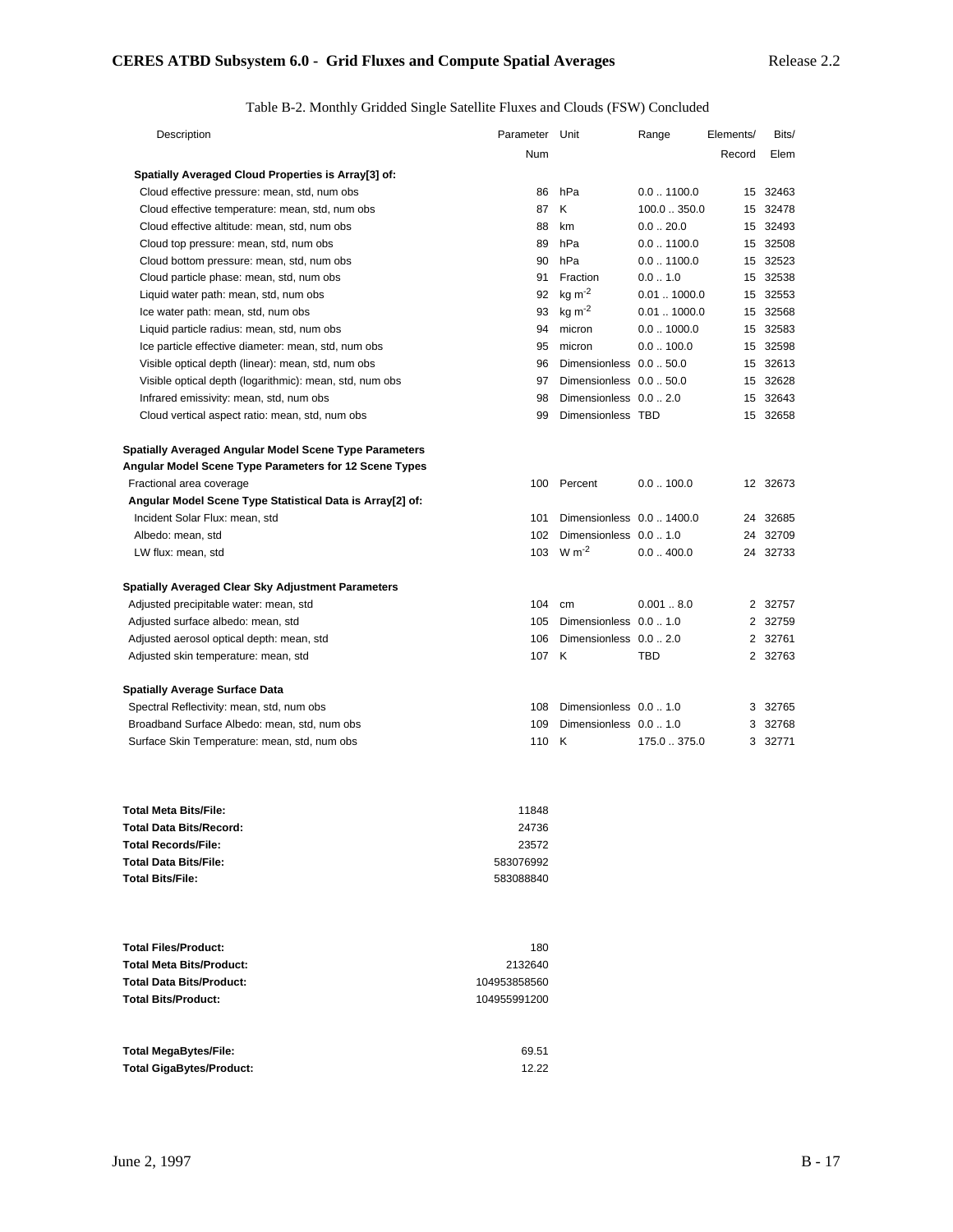## **Appendix C**

## **Theoretical Notes**

This appendix gives the derivation of equation for regional average of direct/diffuse ratio used in this subsystem and a brief discussion of point spread function weighted statistics.

### *C.1. Direct/Diffuse Averaging*

At the surface, we have footprint values of the downward shortwave flux  $F_i$  and the direct/diffuse ratio  $r_i$ . It is required to form the average direct/diffuse ratio  $\tilde{r}$  such that the average direct flux and average diffuse flux can be computed from this average ratio  $\tilde{r}$  and the average flux  $\tilde{F}$ . By definition,

Direct flux*i*/diffuse flux*i* =  $r_i$ 

We note that

Direct flux + diffuse flux = Total flux

It follows that for each CERES footprint

$$
Diffuse flux i = F_i/(1 + r_i)
$$

$$
Diffuse flux i = r_i F_i / (1 + r_i)
$$

The average direct flux is  $\sum_{i=1}^r \frac{r_i F_i}{r_i}$  and the average diffuse flux is  $\sum_{i=1}^r \frac{F_i}{r_i}$ . The regional average direct/diffuse ratio is thus computed  $\sum_{i} \frac{r_i F_i}{(1+r_i)}$  and the average diffuse flux is  $\sum_{i} \frac{F_i}{(1+r_i)}$ 

$$
\tilde{r} = \left(\sum_i \frac{r_i F_i}{(1+r_i)}\right)\left(\sum_i \frac{F_i}{(1+r_i)}\right)
$$

The regional mean direct and diffuse components of downward shortwave radiation are given in terms of this mean ratio and the regional mean downward shortwave flux  $\tilde{F}$  as

Regional mean direct flux  $= \tilde{r}\tilde{F}/(1+\tilde{r})$ 

Regional mean diffuse flux  $= \tilde{F}/(1+\tilde{r})$ 

### *C.2. Notes on Point Spread Function Weighted Statistics*

The statistics

$$
\hat{x} = \frac{\sum_{i} w_i x_i}{\sum_{i} w_i}
$$

and

$$
s^{2} = \frac{\sum_{i} w_{i}(x_{i} - \hat{x})^{2}}{\sum_{i} w_{i}}
$$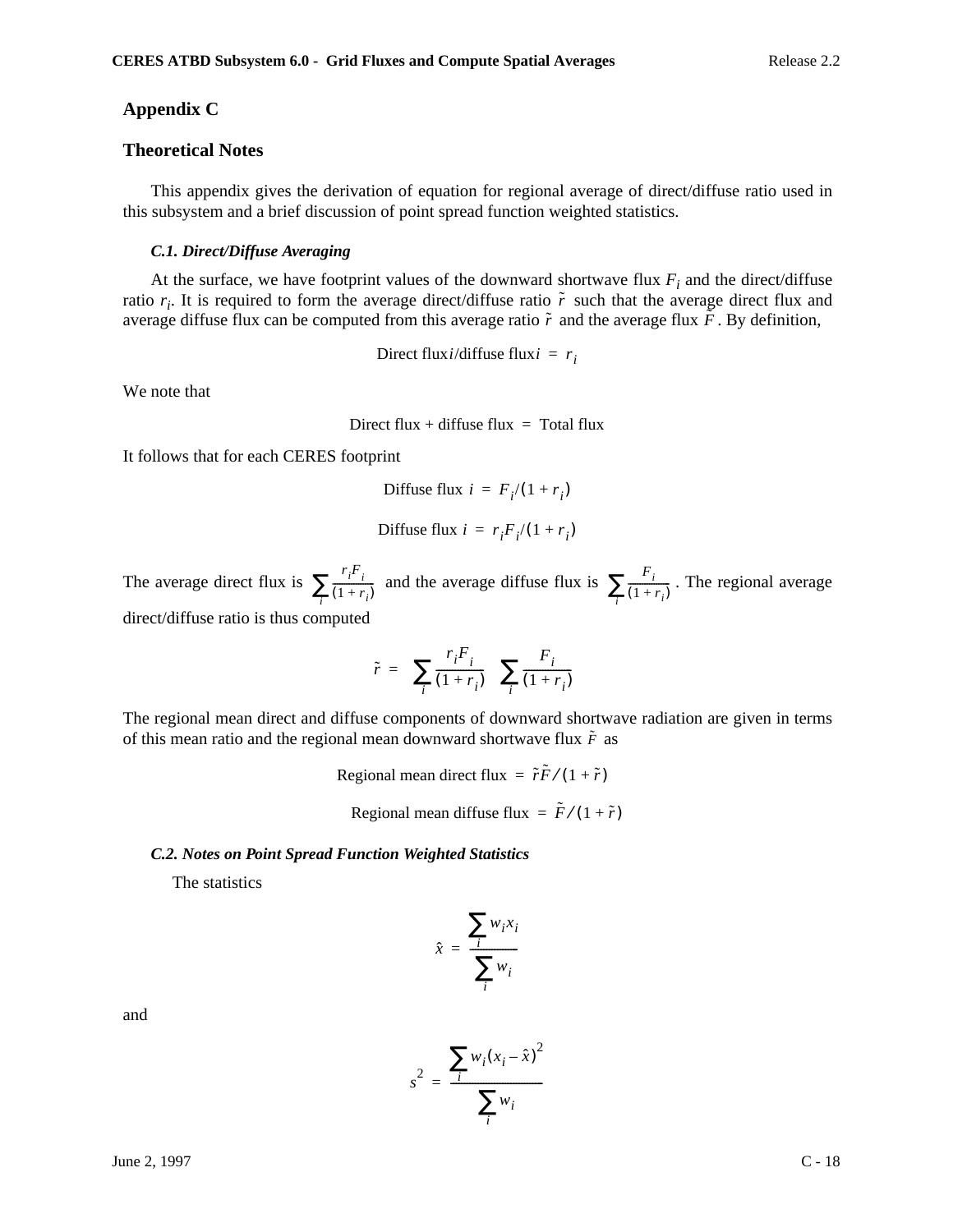are to be computed for each CERES footprint, in which the  $x_i$  are computed from MODIS measurements and the  $w_i$  are the point spread function values at the MODIS measurement point (see section 4.4).

These statistics have the following properties:

- I.  $\hat{x}$  is an unbiased estimator of the mean of the  $x_i$  values.
- II. The variance of  $\hat{x}$  about the population mean is

$$
\left(\sum_i w_i\right)^{-2} \sigma^2 \sum_i \sum_j w_i w_j \rho_{ij}
$$

If the *x<sub>i</sub>* are uncorrelated and the weights are 1, the sample mean variance reduces to  $\frac{\sigma^2}{n}$ .  $\frac{0}{n}$ 

III. The expected value of the  $s^2$  statistic is  $E[s^2] = \sigma^2 \left[1 - \left(\sum_i w_i\right)^{-2} \sigma^2 \sum_i \sum_j w_i w_j \rho_{ij}\right]$ . If the  $x_i$ are uncorrelated and the weights are 1, this expression reduces to the familiar expression for the  $= \sigma^2 \left[1 - \left(\sum_i w_i\right)^2 \sigma^2 \sum_i \sum_j w_i w_j \rho_{ij}\right]$ 

sample variance:  $E[s^2] = \sigma^2 \left[ \frac{n-1}{n} \right]$ 

We need to consider how we want to average the  $\hat{x}$  and  $\hat{s}$  over a region. If the correlations are included, the summations will be functions of the crosstrack scan angle  $\alpha$  and may be computed once as a table look-up *if we assume we know the spatial correlation*  $\rho_{ij}$ . Thus, we tabulate

$$
F(\alpha) = \left[1 - \left(\left(\sum_{i} w_{i}\right)^{-2} \sigma^{2} \sum_{i} \sum_{j} w_{i} w_{j} \rho_{ij}\right)\right]
$$

whence we compute the unbiased estimate of the sample variance  $\hat{\sigma}^2 = s^2 F^{-1}(\alpha)$ . This quantity can then be spatially averaged. The problem is in the assumption of the correlation structure. When we examine the effects of this approximation, we have to ask, "What is the use of the variance once we have it?" Without an understanding of this, we have no way to assess this approximation or an alternative. If  $F(\alpha)$  varies slowly with nadir angle, we then can average the CERES footprint  $s^2$  values over a region to obtain an average s<sup>2</sup> value. However, it would be a gross approximation to compare the s<sup>2</sup> values for a region near nadir with those near the limb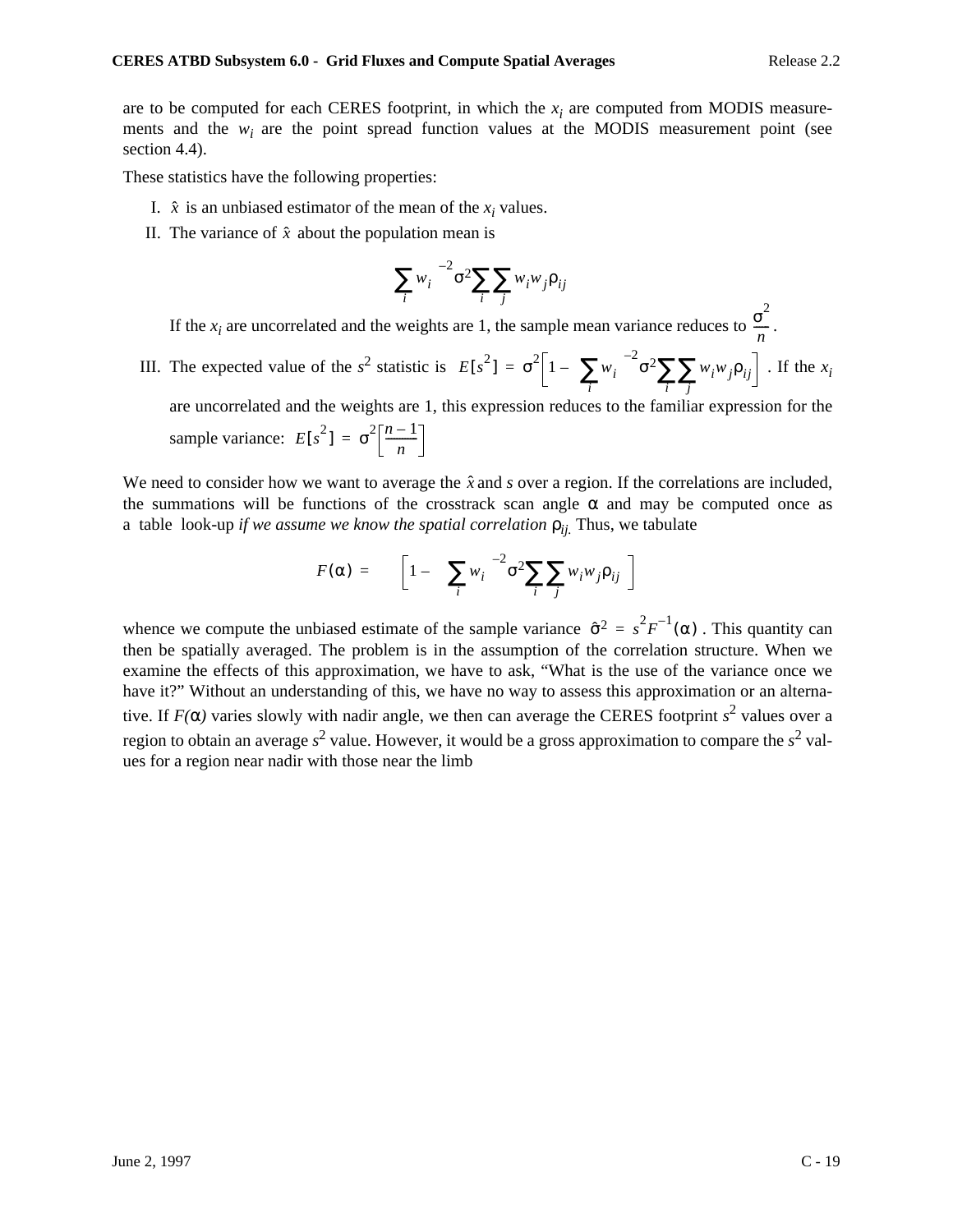# **Appendix D**

# **Nomenclature**

# **Acronyms**

| <b>ADEOS</b> | <b>Advanced Earth Observing System</b>                                                         |
|--------------|------------------------------------------------------------------------------------------------|
| <b>ADM</b>   | <b>Angular Distribution Model</b>                                                              |
| <b>AIRS</b>  | Atmospheric Infrared Sounder (EOS-AM)                                                          |
| <b>AMSU</b>  | Advanced Microwave Sounding Unit (EOS-PM)                                                      |
| <b>APD</b>   | Aerosol Profile Data                                                                           |
| <b>APID</b>  | <b>Application Identifier</b>                                                                  |
| <b>ARESE</b> | <b>ARM Enhanced Shortwave Experiment</b>                                                       |
| <b>ARM</b>   | <b>Atmospheric Radiation Measurement</b>                                                       |
| <b>ASOS</b>  | <b>Automated Surface Observing Sites</b>                                                       |
| <b>ASTER</b> | Advanced Spaceborne Thermal Emission and Reflection Radiometer                                 |
| <b>ASTEX</b> | <b>Atlantic Stratocumulus Transition Experiment</b>                                            |
| <b>ASTR</b>  | <b>Atmospheric Structures</b>                                                                  |
| <b>ATBD</b>  | <b>Algorithm Theoretical Basis Document</b>                                                    |
| <b>AVG</b>   | Monthly Regional, Average Radiative Fluxes and Clouds (CERES Archival Data<br>Product)         |
| <b>AVHRR</b> | <b>Advanced Very High Resolution Radiometer</b>                                                |
| <b>BDS</b>   | Bidirectional Scan (CERES Archival Data Product)                                               |
| <b>BRIE</b>  | <b>Best Regional Integral Estimate</b>                                                         |
| <b>BSRN</b>  | <b>Baseline Surface Radiation Network</b>                                                      |
| <b>BTD</b>   | Brightness Temperature Difference(s)                                                           |
| <b>CCD</b>   | <b>Charge Coupled Device</b>                                                                   |
| <b>CCSDS</b> | <b>Consultative Committee for Space Data Systems</b>                                           |
| <b>CEPEX</b> | <b>Central Equatorial Pacific Experiment</b>                                                   |
| <b>CERES</b> | Clouds and the Earth's Radiant Energy System                                                   |
| <b>CID</b>   | Cloud Imager Data                                                                              |
| <b>CLAVR</b> | <b>Clouds from AVHRR</b>                                                                       |
| <b>CLS</b>   | <b>Constrained Least Squares</b>                                                               |
| <b>COPRS</b> | Cloud Optical Property Retrieval System                                                        |
| <b>CPR</b>   | Cloud Profiling Radar                                                                          |
| <b>CRH</b>   | Clear Reflectance, Temperature History (CERES Archival Data Product)                           |
| <b>CRS</b>   | Single Satellite CERES Footprint, Radiative Fluxes and Clouds (CERES Archival<br>Data Product) |
| <b>DAAC</b>  | Distributed Active Archive Center                                                              |
| <b>DAC</b>   | Digital-Analog Converter                                                                       |
| <b>DAO</b>   | Data Assimilation Office                                                                       |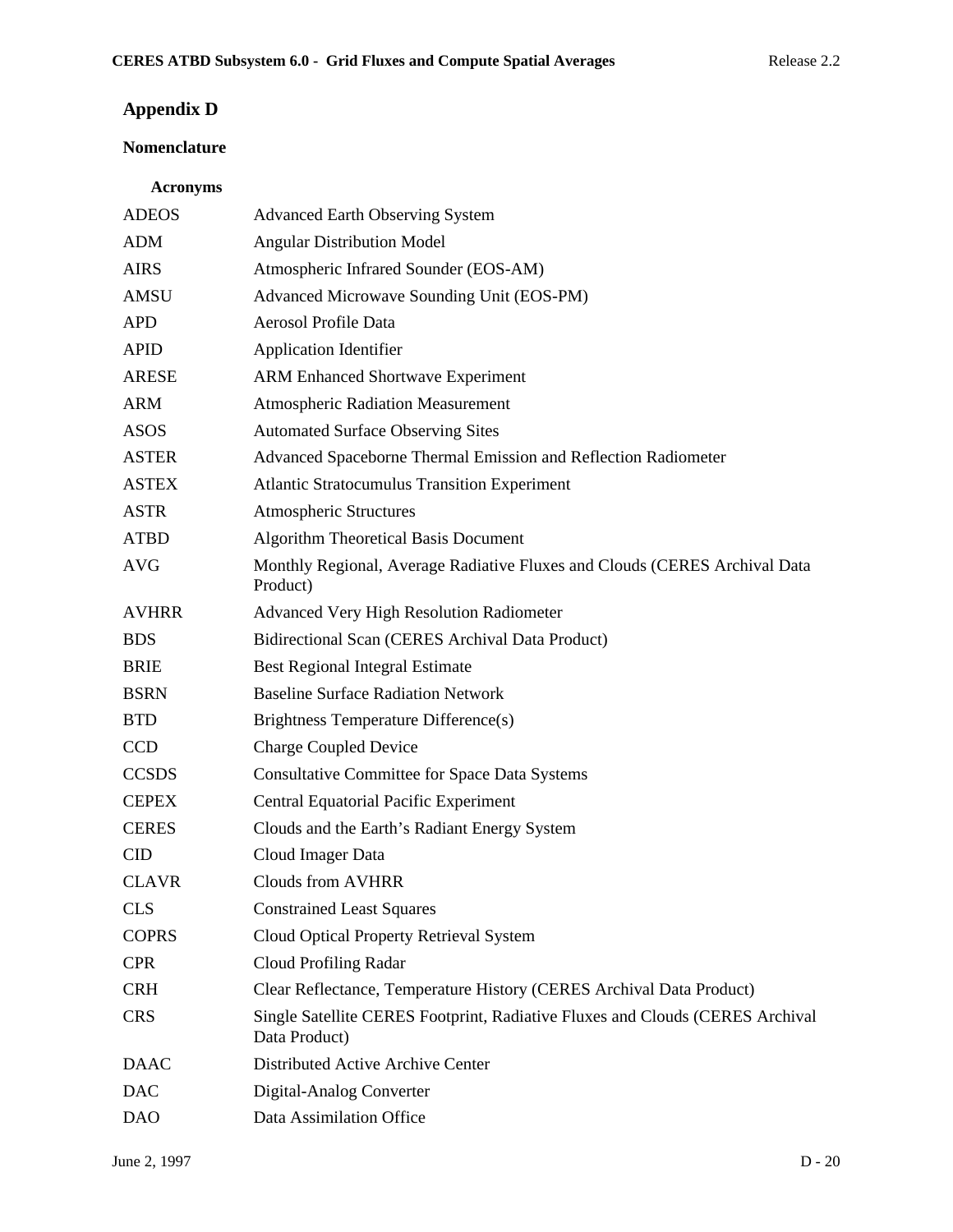| DB               | Database                                                                        |
|------------------|---------------------------------------------------------------------------------|
| <b>DFD</b>       | Data Flow Diagram                                                               |
| <b>DLF</b>       | Downward Longwave Flux                                                          |
| <b>DMSP</b>      | Defense Meteorological Satellite Program                                        |
| <b>EADM</b>      | ERBE-Like Albedo Directional Model (CERES Input Data Product)                   |
| <b>ECA</b>       | Earth Central Angle                                                             |
| <b>ECLIPS</b>    | <b>Experimental Cloud Lidar Pilot Study</b>                                     |
| <b>ECMWF</b>     | European Centre for Medium-Range Weather Forecasts                              |
| <b>EDDB</b>      | ERBE-Like Daily Data Base (CERES Archival Data Product)                         |
| EID <sub>9</sub> | ERBE-Like Internal Data Product 9 (CERES Internal Data Product)                 |
| <b>EOS</b>       | Earth Observing System                                                          |
| <b>EOSDIS</b>    | Earth Observing System Data Information System                                  |
| EOS-AM           | <b>EOS Morning Crossing Mission</b>                                             |
| <b>EOS-PM</b>    | <b>EOS Afternoon Crossing Mission</b>                                           |
| <b>ENSO</b>      | El Niño/Southern Oscillation                                                    |
| <b>ENVISAT</b>   | <b>Environmental Satellite</b>                                                  |
| <b>EPHANC</b>    | Ephemeris and Ancillary (CERES Input Data Product)                              |
| ERB              | <b>Earth Radiation Budget</b>                                                   |
| ERBE             | Earth Radiation Budget Experiment                                               |
| <b>ERBS</b>      | <b>Earth Radiation Budget Satellite</b>                                         |
| <b>ESA</b>       | European Space Agency                                                           |
| ES4              | ERBE-Like S4 Data Product (CERES Archival Data Product)                         |
| ES4G             | ERBE-Like S4G Data Product (CERES Archival Data Product)                        |
| ES8              | ERBE-Like S8 Data Product (CERES Archival Data Product)                         |
| ES <sub>9</sub>  | ERBE-Like S9 Data Product (CERES Archival Data Product)                         |
| <b>FLOP</b>      | <b>Floating Point Operation</b>                                                 |
| <b>FIRE</b>      | <b>First ISCCP Regional Experiment</b>                                          |
| FIRE II IFO      | First ISCCP Regional Experiment II Intensive Field Observations                 |
| <b>FOV</b>       | Field of View                                                                   |
| <b>FSW</b>       | Hourly Gridded Single Satellite Fluxes and Clouds (CERES Archival Data Product) |
| <b>FTM</b>       | <b>Functional Test Model</b>                                                    |
| <b>GAC</b>       | Global Area Coverage (AVHRR data mode)                                          |
| GAP              | Gridded Atmospheric Product (CERES Input Data Product)                          |
| <b>GCIP</b>      | <b>GEWEX Continental-Phase International Project</b>                            |
| <b>GCM</b>       | <b>General Circulation Model</b>                                                |
| <b>GEBA</b>      | Global Energy Balance Archive                                                   |
| <b>GEO</b>       | <b>ISSCP Radiances (CERES Input Data Product)</b>                               |
| <b>GEWEX</b>     | Global Energy and Water Cycle Experiment                                        |
| <b>GLAS</b>      | Geoscience Laser Altimetry System                                               |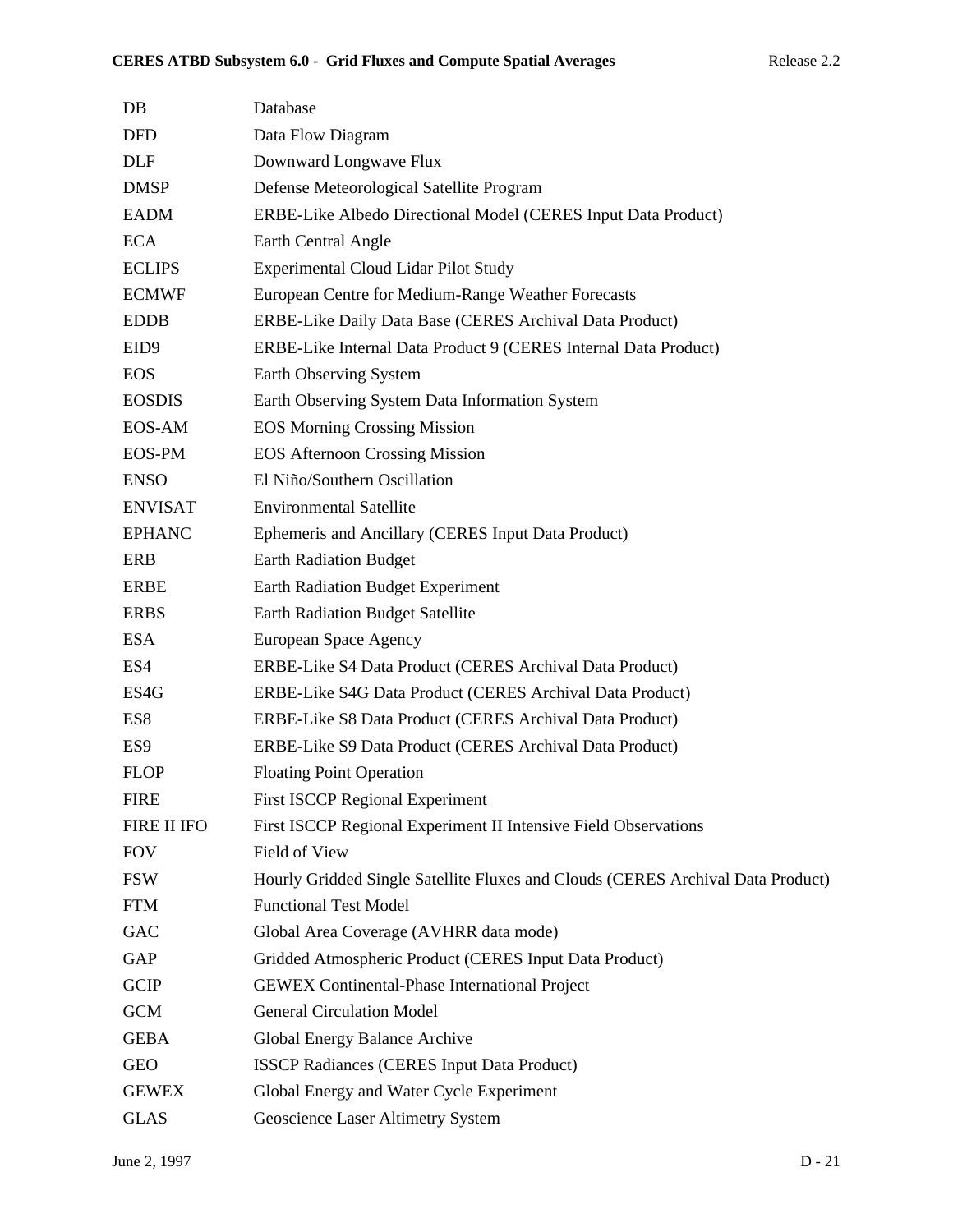| <b>GMS</b>      | <b>Geostationary Meteorological Satellite</b>               |
|-----------------|-------------------------------------------------------------|
| <b>GOES</b>     | <b>Geostationary Operational Environmental Satellite</b>    |
| <b>HBTM</b>     | Hybrid Bispectral Threshold Method                          |
| <b>HIRS</b>     | High-Resolution Infrared Radiation Sounder                  |
| <b>HIS</b>      | High-Resolution Interferometer Sounder                      |
| <b>ICM</b>      | <b>Internal Calibration Module</b>                          |
| <b>ICRCCM</b>   | Intercomparison of Radiation Codes in Climate Models        |
| ID              | Identification                                              |
| <b>IEEE</b>     | Institute of Electrical and Electronics Engineers           |
| <b>IES</b>      | <b>Instrument Earth Scans (CERES Internal Data Product)</b> |
| <b>IFO</b>      | <b>Intensive Field Observation</b>                          |
| <b>INSAT</b>    | <b>Indian Satellite</b>                                     |
| <b>IOP</b>      | <b>Intensive Observing Period</b>                           |
| IR              | <b>Infrared</b>                                             |
| <b>IRIS</b>     | <b>Infrared Interferometer Spectrometer</b>                 |
| <b>ISCCP</b>    | <b>International Satellite Cloud Climatology Project</b>    |
| <b>ISS</b>      | <b>Integrated Sounding System</b>                           |
| <b>IWP</b>      | <b>Ice Water Path</b>                                       |
| <b>LAC</b>      | Local Area Coverage (AVHRR data mode)                       |
| LaRC            | <b>Langley Research Center</b>                              |
| <b>LBC</b>      | Laser Beam Ceilometer                                       |
| <b>LBTM</b>     | Layer Bispectral Threshold Method                           |
| Lidar           | <b>Light Detection and Ranging</b>                          |
| <b>LITE</b>     | Lidar In-Space Technology Experiment                        |
| Lowtran 7       | Low-Resolution Transmittance (Radiative Transfer Code)      |
| LW              | Longwave                                                    |
| <b>LWP</b>      | Liquid Water Path                                           |
| <b>MAM</b>      | <b>Mirror Attenuator Mosaic</b>                             |
| MC              | <b>Mostly Cloudy</b>                                        |
| <b>MCR</b>      | Microwave Cloud Radiometer                                  |
| <b>METEOSAT</b> | Meteorological Operational Satellite (European)             |
| <b>METSAT</b>   | Meteorological Satellite                                    |
| <b>MFLOP</b>    | <b>Million FLOP</b>                                         |
| <b>MIMR</b>     | Multifrequency Imaging Microwave Radiometer                 |
| <b>MISR</b>     | Multiangle Imaging Spectroradiometer                        |
| <b>MLE</b>      | Maximum Likelihood Estimate                                 |
| <b>MOA</b>      | Meteorology Ozone and Aerosol                               |
| <b>MODIS</b>    | Moderate-Resolution Imaging Spectroradiometer               |
| <b>MSMR</b>     | Multispectral, multiresolution                              |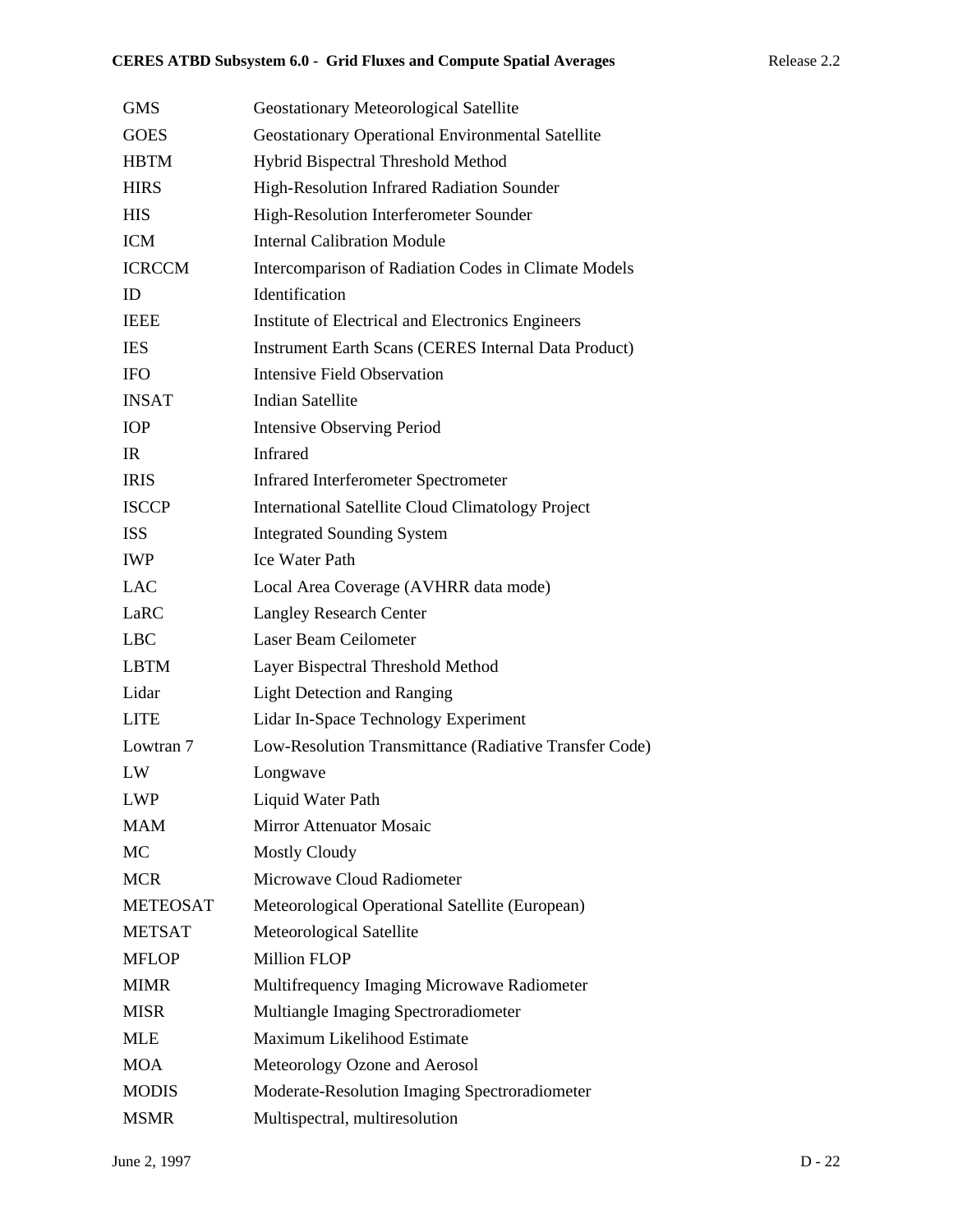| <b>MTSA</b>    | Monthly Time and Space Averaging                                                        |
|----------------|-----------------------------------------------------------------------------------------|
| <b>MWH</b>     | Microwave Humidity                                                                      |
| <b>MWP</b>     | Microwave Water Path                                                                    |
| <b>NASA</b>    | National Aeronautics and Space Administration                                           |
| <b>NCAR</b>    | National Center for Atmospheric Research                                                |
| <b>NCEP</b>    | <b>National Centers for Environmental Prediction</b>                                    |
| <b>NESDIS</b>  | National Environmental Satellite, Data, and Information Service                         |
| <b>NIR</b>     | Near Infrared                                                                           |
| <b>NMC</b>     | National Meteorological Center                                                          |
| <b>NOAA</b>    | National Oceanic and Atmospheric Administration                                         |
| <b>NWP</b>     | <b>Numerical Weather Prediction</b>                                                     |
| <b>OLR</b>     | <b>Outgoing Longwave Radiation</b>                                                      |
| <b>OPD</b>     | Ozone Profile Data (CERES Input Data Product)                                           |
| OV             | Overcast                                                                                |
| PC             | Partly Cloudy                                                                           |
| <b>POLDER</b>  | Polarization of Directionality of Earth's Reflectances                                  |
| <b>PRT</b>     | <b>Platinum Resistance Thermometer</b>                                                  |
| <b>PSF</b>     | <b>Point Spread Function</b>                                                            |
| PW             | Precipitable Water                                                                      |
| <b>RAPS</b>    | Rotating Azimuth Plane Scan                                                             |
| <b>RPM</b>     | <b>Radiance Pairs Method</b>                                                            |
| <b>RTM</b>     | Radiometer Test Model                                                                   |
| <b>SAB</b>     | Sorting by Angular Bins                                                                 |
| SAGE           | <b>Stratospheric Aerosol and Gas Experiment</b>                                         |
| <b>SARB</b>    | Surface and Atmospheric Radiation Budget Working Group                                  |
| <b>SDCD</b>    | <b>Solar Distance Correction and Declination</b>                                        |
| <b>SFC</b>     | Hourly Gridded Single Satellite TOA and Surface Fluxes (CERES Archival<br>Data Product) |
| <b>SHEBA</b>   | Surface Heat Budget in the Arctic                                                       |
| <b>SPECTRE</b> | <b>Spectral Radiance Experiment</b>                                                     |
| <b>SRB</b>     | <b>Surface Radiation Budget</b>                                                         |
| <b>SRBAVG</b>  | Surface Radiation Budget Average (CERES Archival Data Product)                          |
| SSF            | Single Satellite CERES Footprint TOA and Surface Fluxes, Clouds                         |
| <b>SSMI</b>    | Special Sensor Microwave Imager                                                         |
| <b>SST</b>     | Sea Surface Temperature                                                                 |
| <b>SURFMAP</b> | Surface Properties and Maps (CERES Input Product)                                       |
| <b>SW</b>      | Shortwave                                                                               |
| <b>SWICS</b>   | <b>Shortwave Internal Calibration Source</b>                                            |
| <b>SYN</b>     | Synoptic Radiative Fluxes and Clouds (CERES Archival Data Product)                      |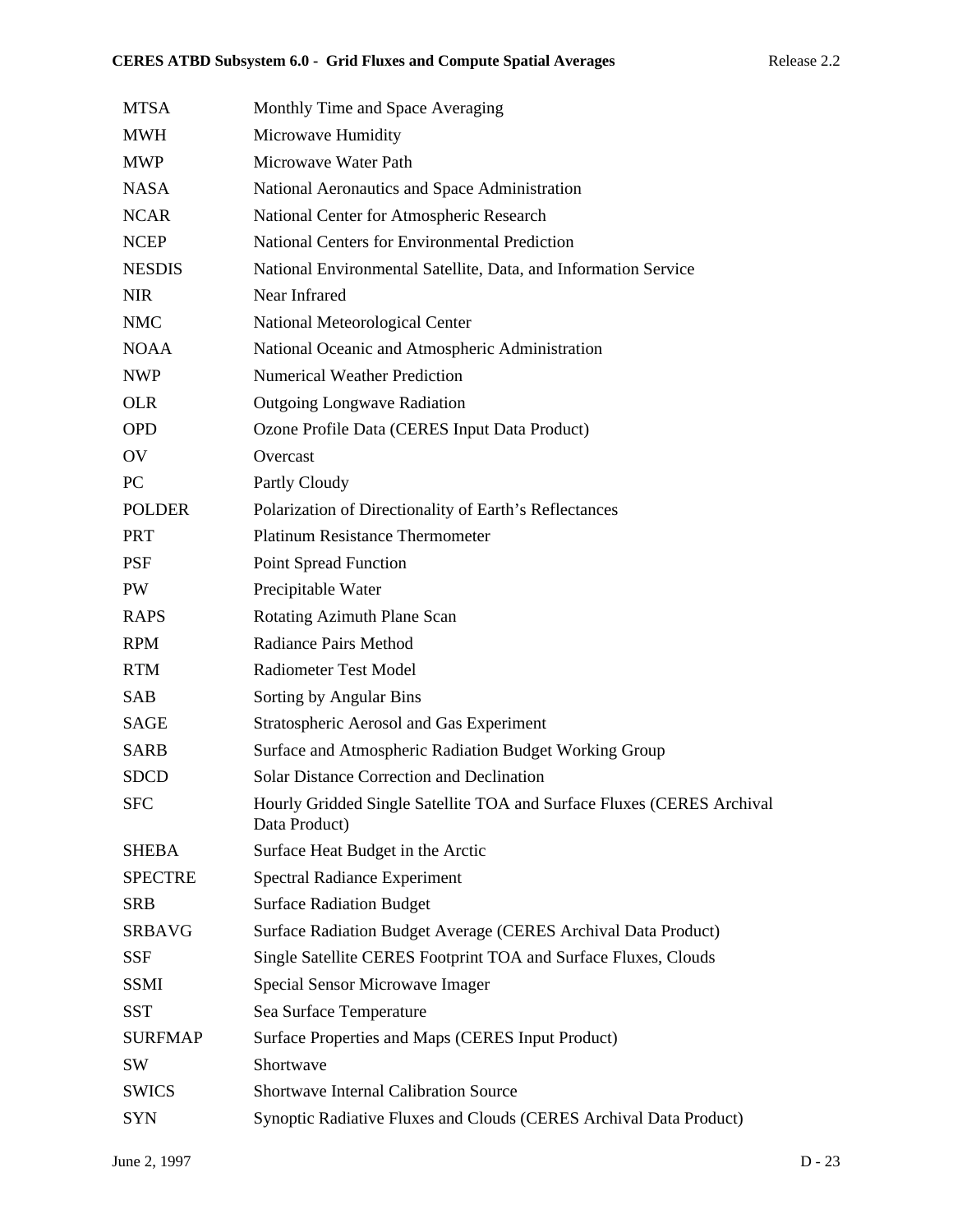| <b>SZA</b>   | Solar Zenith Angle                                                                            |
|--------------|-----------------------------------------------------------------------------------------------|
| <b>THIR</b>  | Temperature/Humidity Infrared Radiometer (Nimbus)                                             |
| <b>TIROS</b> | <b>Television Infrared Observation Satellite</b>                                              |
| <b>TISA</b>  | Time Interpolation and Spatial Averaging Working Group                                        |
| TMI          | <b>TRMM Microwave Imager</b>                                                                  |
| <b>TOA</b>   | Top of the Atmosphere                                                                         |
| <b>TOGA</b>  | <b>Tropical Ocean Global Atmosphere</b>                                                       |
| <b>TOMS</b>  | <b>Total Ozone Mapping Spectrometer</b>                                                       |
| <b>TOVS</b>  | <b>TIROS Operational Vertical Sounder</b>                                                     |
| <b>TRMM</b>  | <b>Tropical Rainfall Measuring Mission</b>                                                    |
| <b>TSA</b>   | Time-Space Averaging                                                                          |
| <b>UAV</b>   | <b>Unmanned Aerospace Vehicle</b>                                                             |
| <b>UT</b>    | <b>Universal Time</b>                                                                         |
| <b>UTC</b>   | <b>Universal Time Code</b>                                                                    |
| <b>VAS</b>   | VISSR Atmospheric Sounder (GOES)                                                              |
| <b>VIRS</b>  | <b>Visible Infrared Scanner</b>                                                               |
| <b>VISSR</b> | Visible and Infrared Spin Scan Radiometer                                                     |
| <b>WCRP</b>  | World Climate Research Program                                                                |
| WG           | <b>Working Group</b>                                                                          |
| Win          | Window                                                                                        |
| WN           | Window                                                                                        |
| <b>WMO</b>   | World Meteorological Organization                                                             |
| ZAVG         | Monthly Zonal and Global Average Radiative Fluxes and Clouds (CERES Archival<br>Data Product) |

# **Symbols**

| atmospheric absorptance                             |
|-----------------------------------------------------|
| <b>Planck function</b>                              |
| cloud fractional area coverage                      |
| dichlorofluorocarbon                                |
| trichlorofluorocarbon                               |
| methane                                             |
| carbon dioxide                                      |
| total number of days in the month                   |
| cloud particle equivalent diameter (for ice clouds) |
| solar constant or solar irradiance                  |
| flux                                                |
| fraction                                            |
| atmospheric greenhouse effect                       |
|                                                     |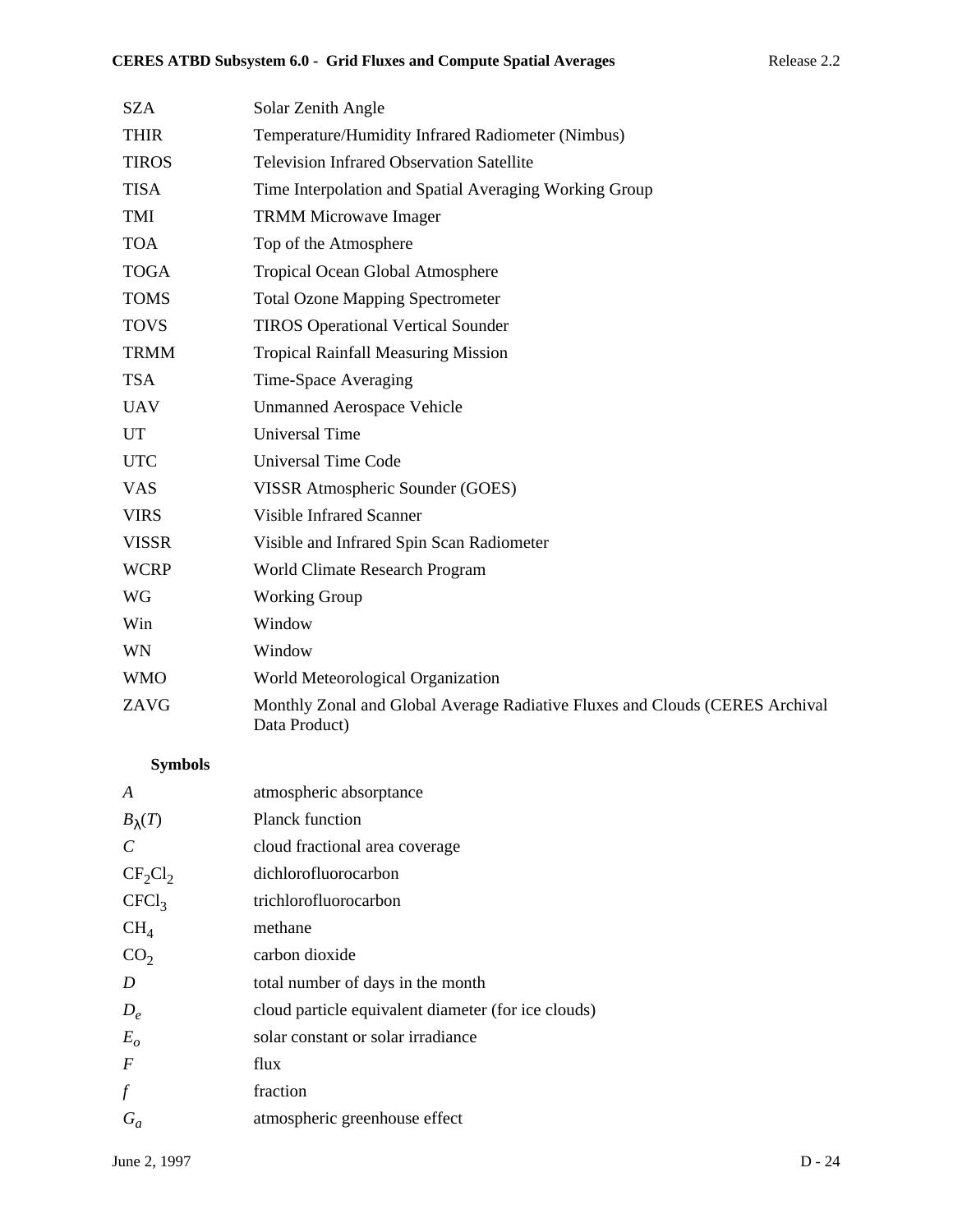| g                           | cloud asymmetry parameter                         |
|-----------------------------|---------------------------------------------------|
| $H_2O$                      | water vapor                                       |
| I                           | radiance                                          |
| i                           | scene type                                        |
| $m_i$                       | imaginary refractive index                        |
| Ñ                           | angular momentum vector                           |
| $N_2O$                      | nitrous oxide                                     |
| $O_3$                       | ozone                                             |
| $\boldsymbol{P}$            | point spread function                             |
| $\boldsymbol{p}$            | pressure                                          |
| $Q_a$                       | absorption efficiency                             |
| $Q_e$                       | extinction efficiency                             |
| $Q_{s}$                     | scattering efficiency                             |
| $\boldsymbol{R}$            | anisotropic reflectance factor                    |
| $r_E$                       | radius of the Earth                               |
| $r_e$                       | effective cloud droplet radius (for water clouds) |
| $r_h$                       | column-averaged relative humidity                 |
| $S_{\scriptscriptstyle O}$  | summed solar incident SW flux                     |
| $S'_{o}$                    | integrated solar incident SW flux                 |
| $\boldsymbol{T}$            | temperature                                       |
| $T_R$                       | blackbody temperature                             |
| t                           | time or transmittance                             |
| $W_{liq}$                   | liquid water path                                 |
| w                           | precipitable water                                |
| $\hat{x}_o$                 | satellite position at $t_o$                       |
| x, y, z                     | satellite position vector components              |
| $\dot{x}, \dot{y}, \dot{z}$ | satellite velocity vector components              |
| $\mathcal{Z}$               | altitude                                          |
| $z_{top}$                   | altitude at top of atmosphere                     |
| α                           | albedo or cone angle                              |
| β                           | cross-scan angle                                  |
| γ                           | Earth central angle                               |
| $\gamma_{at}$               | along-track angle                                 |
| $\gamma_{ct}$               | cross-track angle                                 |
| δ                           | along-scan angle                                  |
| ε                           | emittance                                         |
| Θ                           | colatitude of satellite                           |
| $\theta$                    | viewing zenith angle                              |
| $\boldsymbol{\theta}_{o}$   | solar zenith angle                                |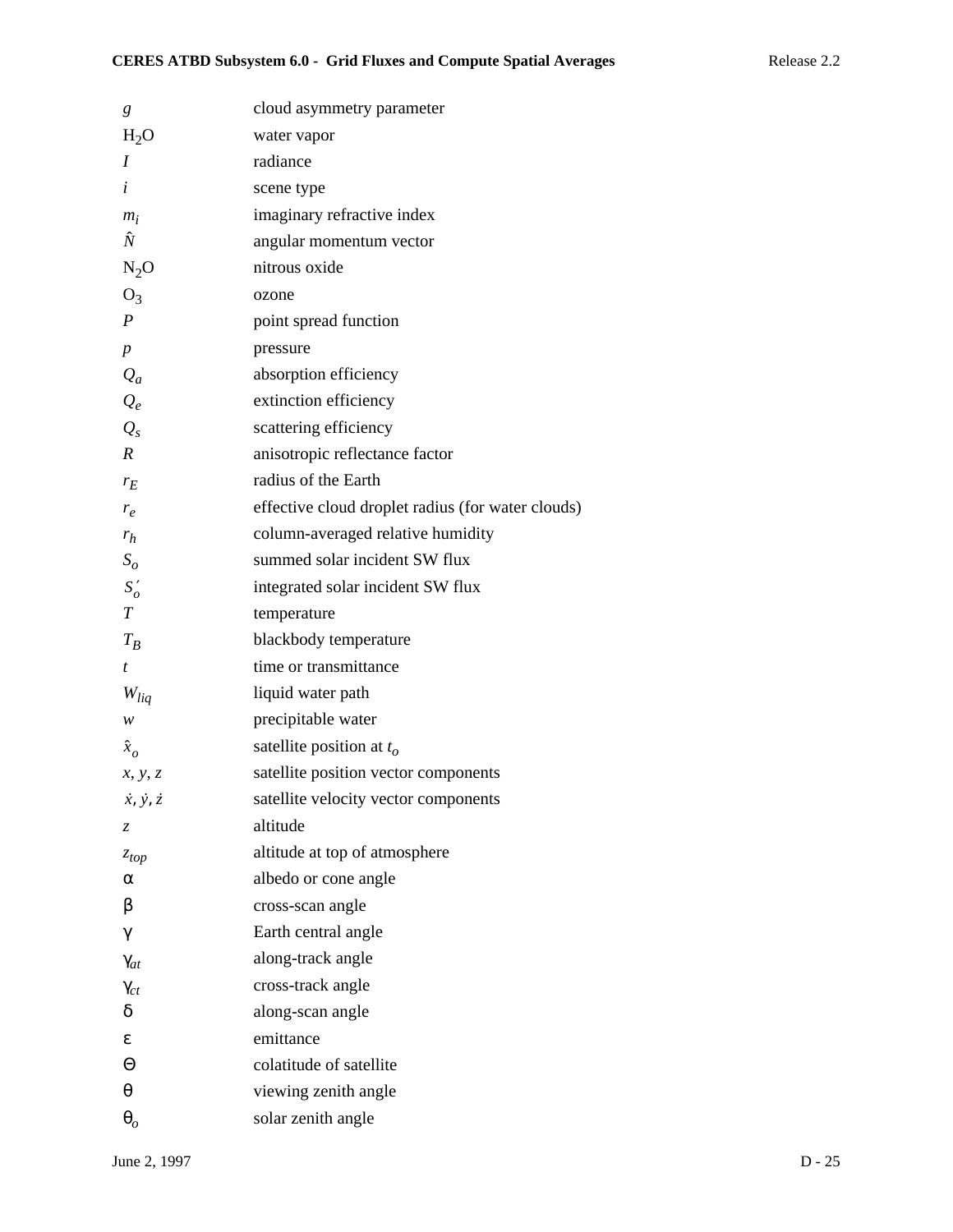| λ                       | wavelength                                     |
|-------------------------|------------------------------------------------|
| μ                       | viewing zenith angle cosine                    |
| $\mu_{o}$               | solar zenith angle cosine                      |
| $\mathbf{v}$            | wave number                                    |
| ρ                       | bidirectional reflectance                      |
| τ                       | optical depth                                  |
| $\tau_{aer}(p)$         | spectral optical depth profiles of aerosols    |
| $\tau_{H_2O\lambda}(p)$ | spectral optical depth profiles of water vapor |
| $\tau_{\text{O}_3}(p)$  | spectral optical depth profiles of ozone       |
| Φ                       | longitude of satellite                         |
| φ                       | azimuth angle                                  |
| $\tilde{\omega}_o$      | single-scattering albedo                       |

# Subscripts:

| cloud               |
|---------------------|
| cloud base          |
| cloud effective     |
| cloud               |
| clear sky           |
| cloud top           |
| ice water           |
| lower cloud         |
| liquid water        |
| surface             |
| upper cloud         |
| spectral wavelength |
|                     |

# **Units**

| AU                       | astronomical unit          |
|--------------------------|----------------------------|
| cm                       | centimeter                 |
| $\rm cm\text{-}sec^{-1}$ | centimeter per second      |
| count                    | count                      |
| day                      | day, Julian date           |
| deg                      | degree                     |
| $deg\text{-}sec^{-1}$    | degree per second          |
| DU                       | Dobson unit                |
| $erg\text{-}sec^{-1}$    | erg per second             |
| fraction                 | fraction (range of $0-1$ ) |
| g                        | gram                       |
| g-cm                     | gram per square centimeter |